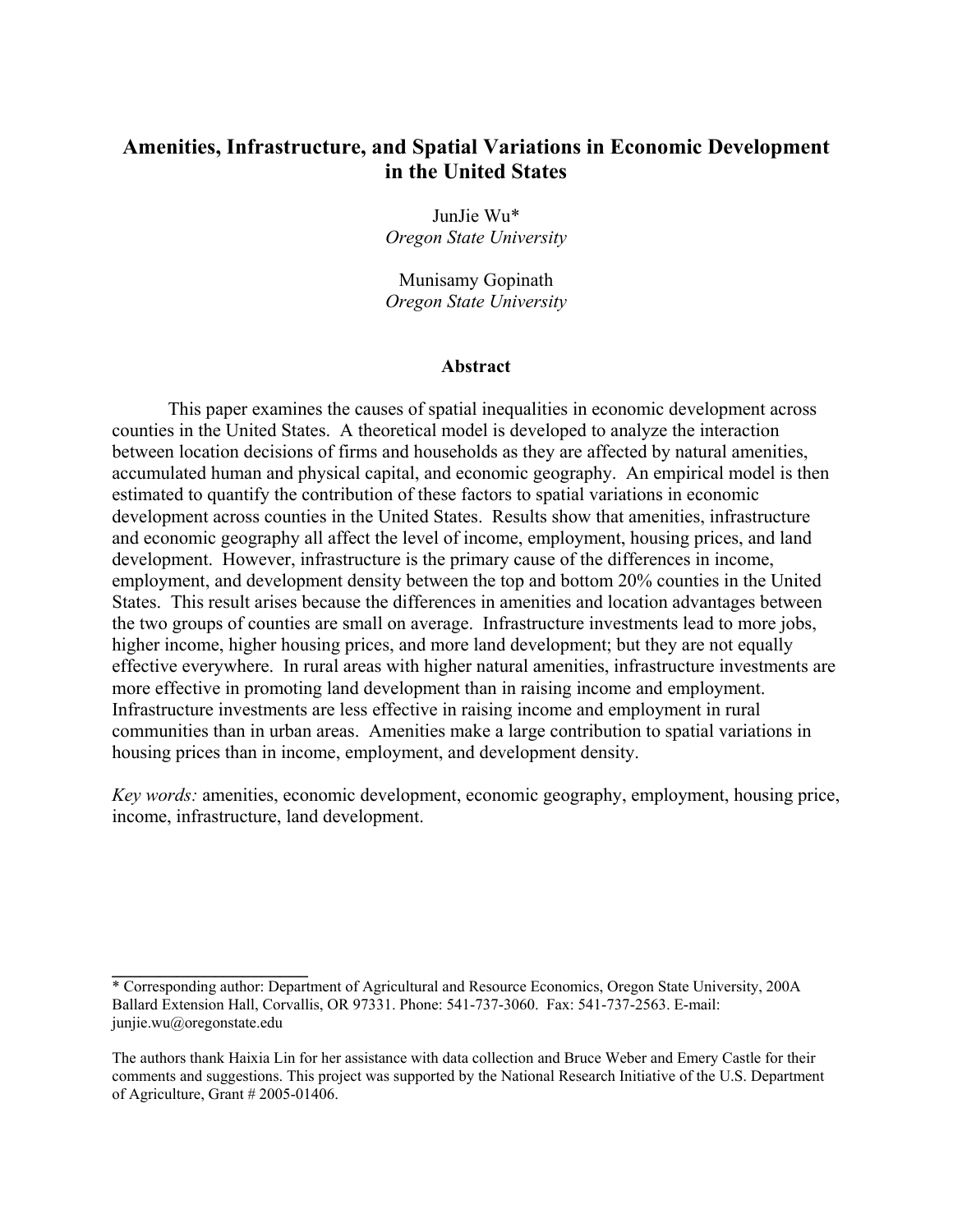# **Amenities, Infrastructure, and Spatial Variations in Economic Development in the United States**

#### **I. Introduction**

It is striking to note that the two most stressed groups of communities in the United States have such opposite geographic characteristics. One group is located in the most isolated rural areas, and the other group is located in the most populated urban centers. Both groups, however, have experienced dramatic socioeconomic changes in the last 50 years. Job losses, crimes, and urban decay have made some inner cities the most distressed communities in the United States. Dwindling economies, declining education and health services, and the weakening community structures have caused some once-viable rural communities to become ghost towns (National Research Council, 2001). Globalization, technological change, and increasing demand for recreational and environmental services from land and water resources have also changed the global environment within which local economies operate. These changes have created opportunities for some communities, but raised new barriers for others. In 2000, the median household income varies from below \$18,000 to over \$91,000 across counties in the United States, and the variation of median housing prices is even large, from below \$10,000 to over \$640,000. Much of the spatial variations in income and housing prices can be seen in Figure 1, which displays the ratio of median housing price to median household income across counties in the United States in 2000.

 Why do the spatial inequalities in economic development exist in the United States? Why are the spatial differences in wages and housing prices not bid away by households and firms in search of high income and low production costs? Understanding these issues is central for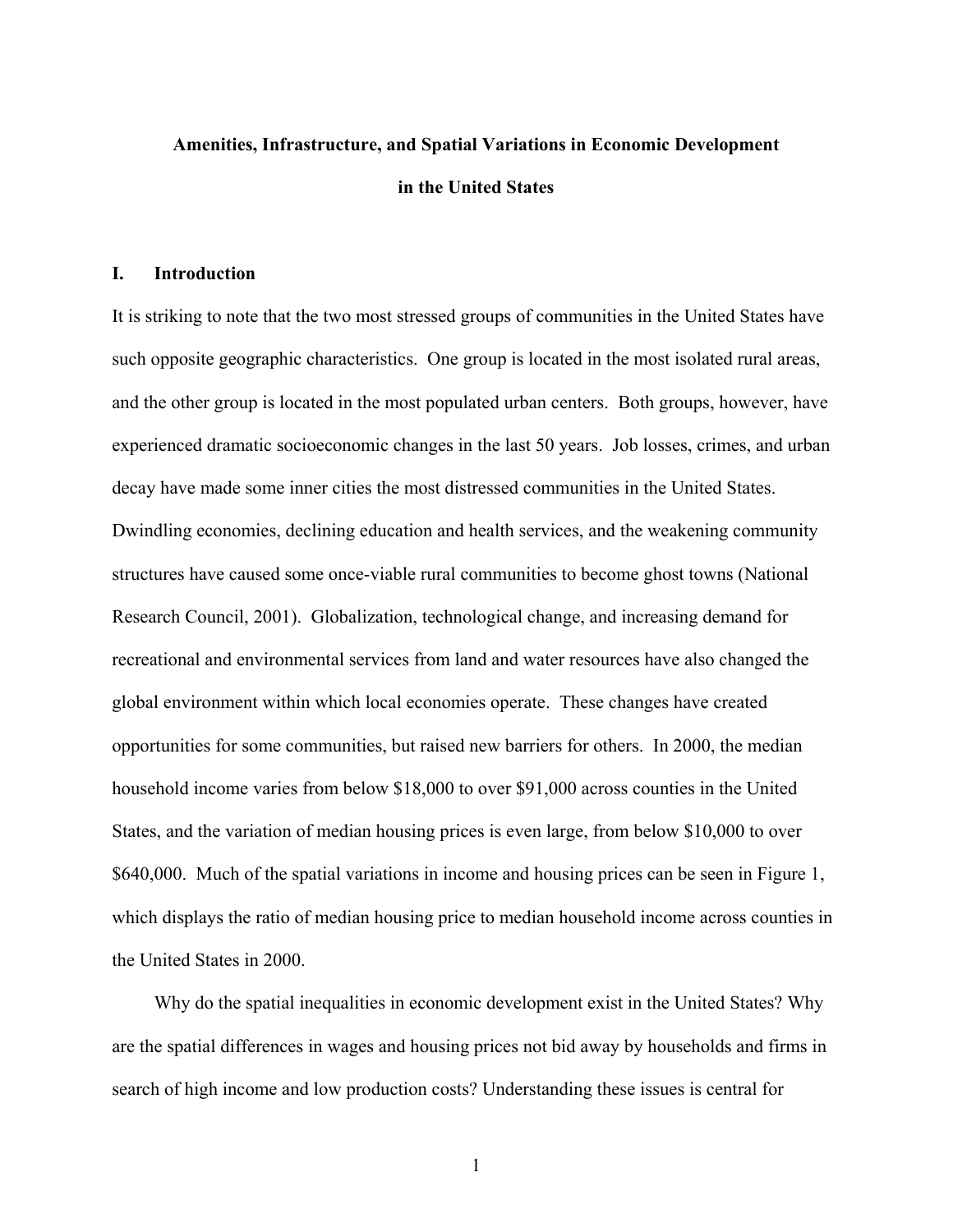understanding many aspects of economic underdevelopment in distressed communities and for developing policies to stimulate economic growth in those areas (Henderson et al., 2001). Given the importance of these issues, it is not surprising that they have been explored in the economics literature. However, most previous analyses are conducted in the international context and crosscountry studies (see Henderson et al., 2001 for an extensive review). These studies have identified three major causes of spatial inequalities in economic development: a) natural endowments (e.g., environmental amenities), b) accumulated human and physical capital (e.g., educational level of labor force, infrastructure), and c) economic geography (e.g., remoteness, proximity to input and output markets). These theories, however, have rarely been tested in the context of economic development in the United States; and no study, to our knowledge, has evaluated the relative contribution of these factors to spatial inequalities in economic development.

The objective of this article is to evaluate the relative contributions of natural amenities, accumulated capital, and economic geography to spatial inequalities in economic development in the United States. To this end, a theoretical model is developed to analyze the interaction between location decisions of firms and households as they are affected by natural endowments, accumulated capital, and economic geography. Understanding the interaction is important because it determines the spatial distribution of economic activity. For example, if a household requires a compensating wage differential to live in a low-amenity location, the firms in that location must have some productivity advantage to be able to pay the higher wage. Based on the theoretical analysis, an empirical model is estimated to quantify the effect of natural endowments, accumulated capital, and economic geography on labor and land markets using county-level data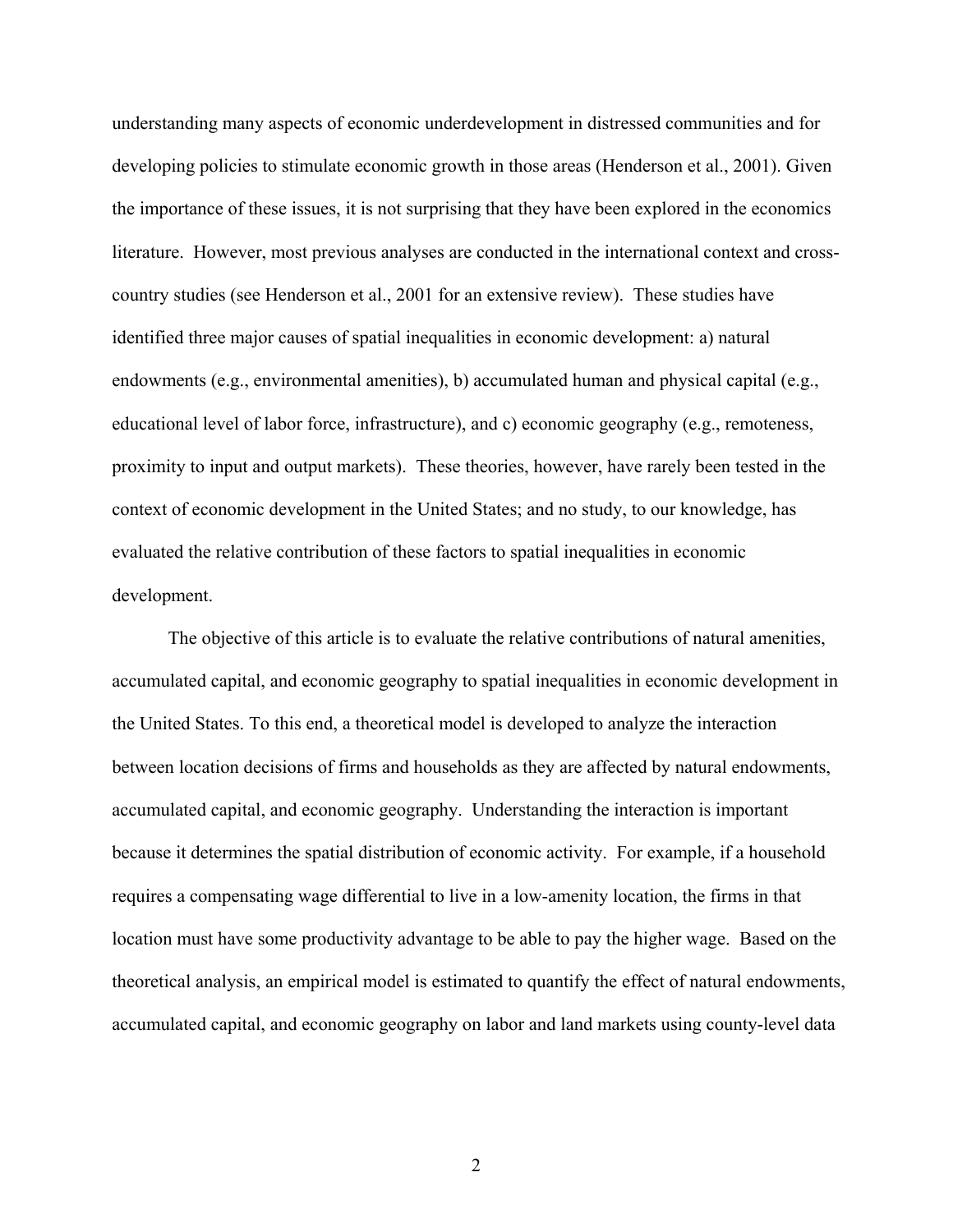from the United States. Implications of the results for policies to promote economic development in distressed communities are discussed.

 Much research has focused on location decisions of households and firms, but relatively few studies have analyzed their interactions. According to the classic theory, households choose residential locations that provide the best tradeoff between land costs and commuting costs. High-income households live in suburbs if and only if the income elasticity of demand for housing is larger than the income elasticity of commuting cost. Wheaton (1977) provides empirical evidence that questions the validity of this theory. In searching for alternative explanations, many economists have turned to factors excluded from the classic urban economics model. For example, Brueckner et al. (1999), Wu (2002), and Wu and Plantinga (2003), show that the location pattern of different income groups can be explained by the spatial distribution of amenities. However, these studies do not consider the location decisions of firms and, thus sources of household income.

Firms' location decisions have also been at the center of economic research (Giannias and Liargovas 2002). According to Fujita et al. (1999), firms' location decisions are based on both input price considerations and proximity to markets. Firms want to locate close to input and output markets to save transportation costs. So a location with a lot of firms will have a high demand for intermediate goods, making it an attractive location for intermediate producers. This in turn makes it an attractive location for firms that use intermediate goods. Thus, there is a positive feedback between location decisions of upstream and downstream firms in the chain of economic activity (Henderson et al., 2001). Resource abundance and scale effects are also key determinants of firms' location and economic growth (Romer 1996). As a disproportionate share of manufacturing is attracted to a location, either the wage rate is bid up or labor is attracted to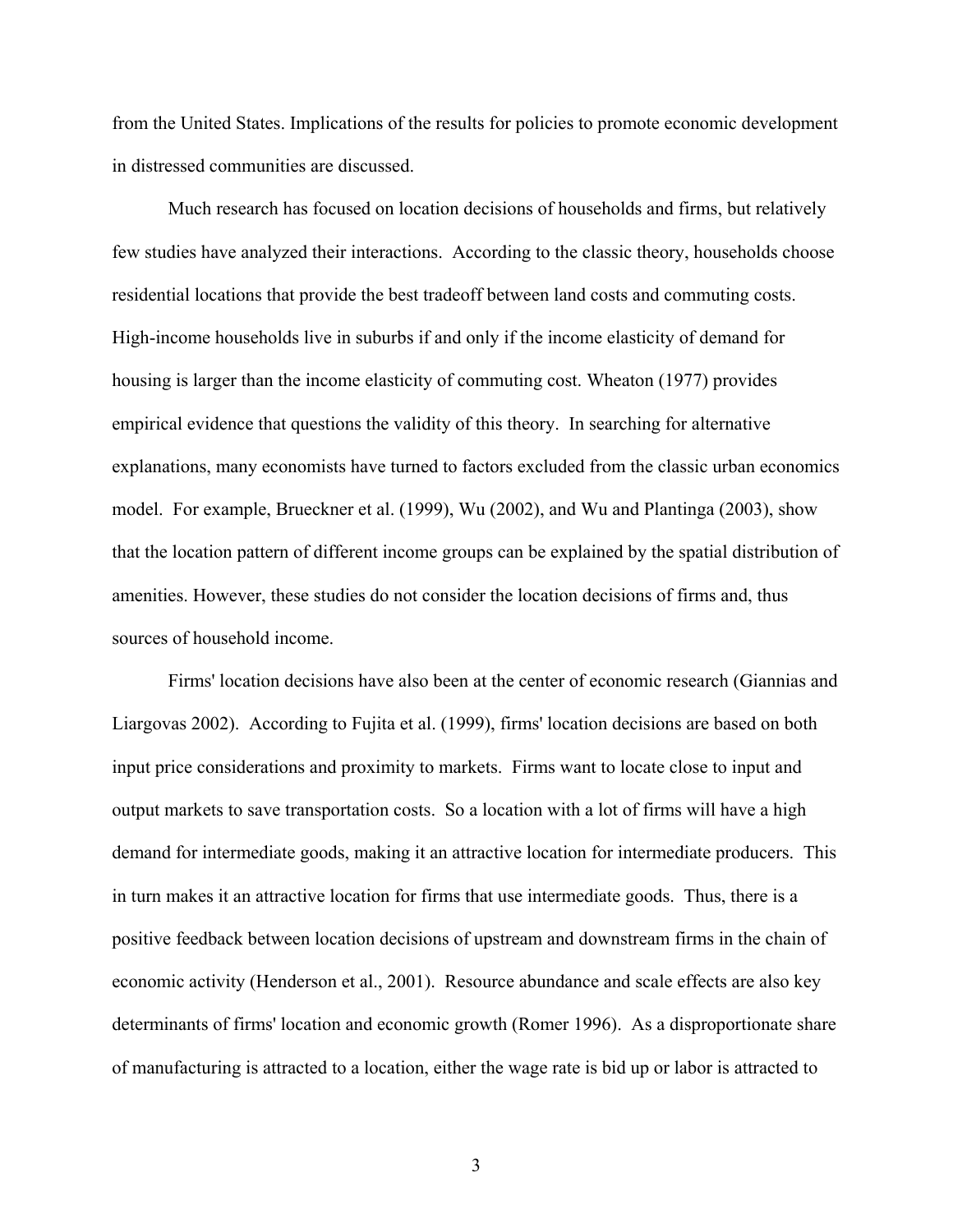the location, both of which will tend to increase this location's share of total expenditure still further. This cluster or agglomeration effect has been explored in Krugman (1991) and other studies.

Although many studies have analyzed the location decisions of firms and households, only a few have examined spatial variations in economic development as a result of firm and household location decisions in the United States.<sup>1</sup> In a seminal paper, Roback (1982) develops an equilibrium model of firm and household location decisions to examine the role of wage and rents in allocating workers to locations with different level of amenities. She applies the model to explain wage differences in major U.S. cities and finds that amenities have a significant effect on wages and rents. Rappaport and Sachs (2002) analyze the effect of coastal proximity on the concentration of economic activity in the United States and find that the coastal concentration derives primarily from a productivity effect but also, increasingly, from a "quality-of-life" effect. Deller et al. (2001) examine the role of amenity and quality of life attributes in regional economic growth in the United States and find that there exist predictable relationships between amenities, quality of life and local economic performance. Halstead and Deller (1997), Rudzitis (1999) and Gottlieb (1994) find that quality of life plays an increasingly important role in community economic growth in the United States. $2$  However, no previous study, to our knowledge, has examined the relative contribution of alternative factors to spatial inequalities in economic development.<sup>3</sup>

 $\overline{a}$ 

<sup>&</sup>lt;sup>1</sup> Several studies have examined spatial variations in economic development in cross-country studies. For example, Giannias and Liargovas (2002) develop a model to analyze the location decisions of firms and households and apply it to examine spatial variations in economic development in 17 Arab countries. Redding and Venables (2000) examine the relationships between geographic characteristics, wage, and per capita income in a cross-country study. Gallup and Sachs (1999) regress national per capita income on four variables (a measure of hydro-carbons per capita, a dummy variable for incidence of malaria, the proportion of population who live within 100 km of the coast, international transportation costs) and find that these four variables alone account for an astonishing 69% of the per capita income variations across their sample of 83 countries. 2

 $<sup>2</sup>$  See Castle (1995) for a comprehensive review and analysis of changing American countryside.</sup>

<sup>&</sup>lt;sup>3</sup> A few studies have examined the impact of geography on land development patterns. See, e.g., Irwin and Bockstael (2002), Wu (2001), Wu et al. (2004)..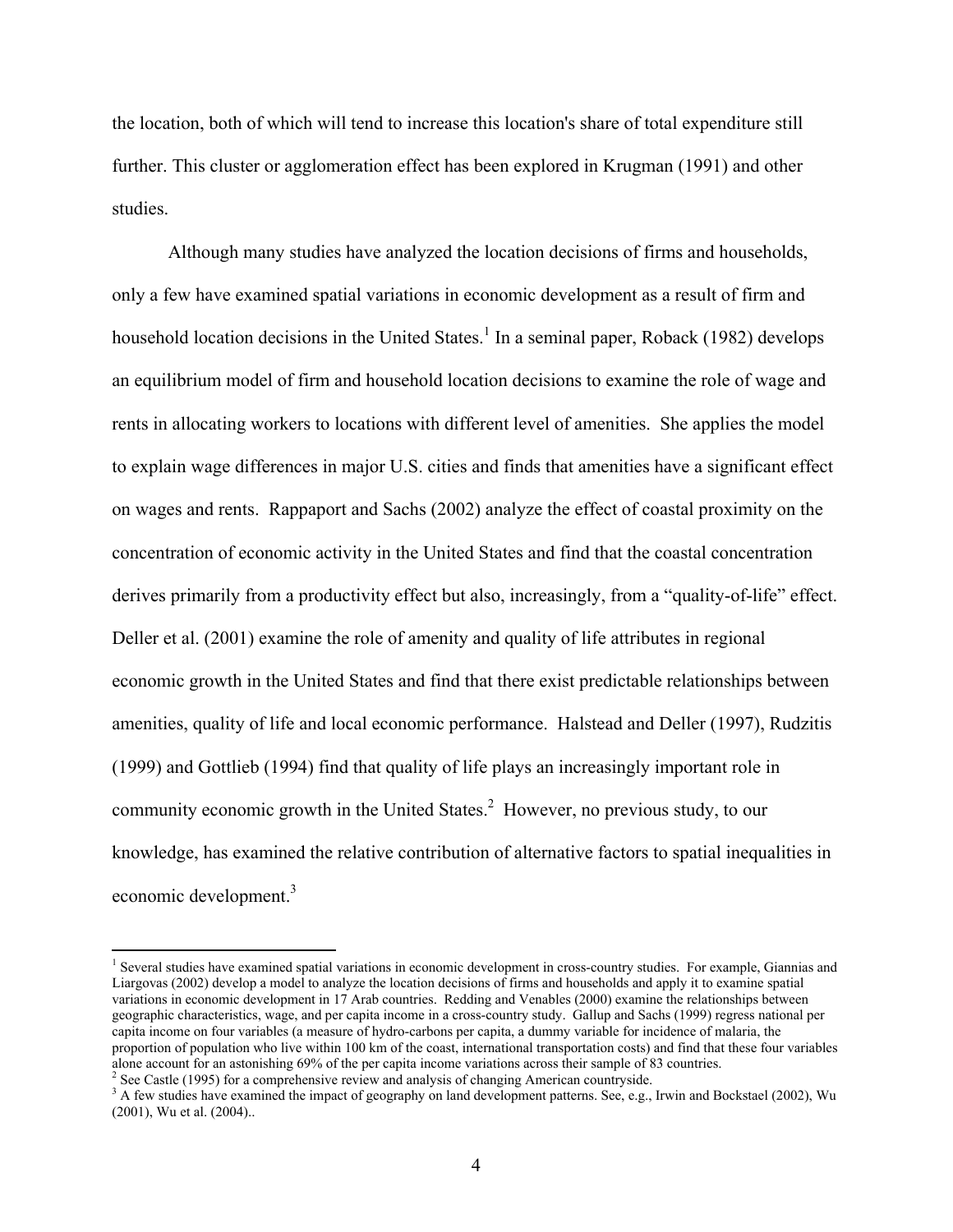This paper is organized as follows. The next section presents a simple theoretical model to analyze the interaction between location decisions of firms and households. An empirical model, based on the theoretical analysis, is then specified to assess the relative contribution of amenities, accumulated capital and economic geography to spatial variations in economic development in the United States. This is followed by a discussion of data and estimation results. The last section presents the main results and policy implications.

#### **II. The Model**

This section presents a model to analyze the interaction between location decisions of firms and households and its effect on spatial variations in economic development. The model assumes that locations differ by natural endowments, accumulated human and physical capital, and economic geography. Some of these factors directly affect households' utility, others directly affect firms' productivity and/or transportation costs. Those directly affecting households' utility and residential location decisions are referred to as amenities and are indexed by  $\varepsilon$ , and those directly affecting firms' location decisions are referred to as capital and are indexed by  $\kappa$ . Amenities and capital may not be mutually exclusive because some variables may affect both households' utility and firms' productivity.

 Households have preferences defined over residential space (*h*), a numeraire non-housing good  $(z)$ , and environmental amenities  $(\varepsilon)$ . Each household supplies one unit of time and receives wage  $w$  in return.<sup>4</sup> At each location, a household solves the following utility maximization problem:

(1) 
$$
V(w, p; \varepsilon) \equiv \max_{h,z} U(h,z;\varepsilon) \text{ s.t. } \gamma ph + z = w + I,
$$

 4 This assumption can be easily relaxed without changing the main results of the model.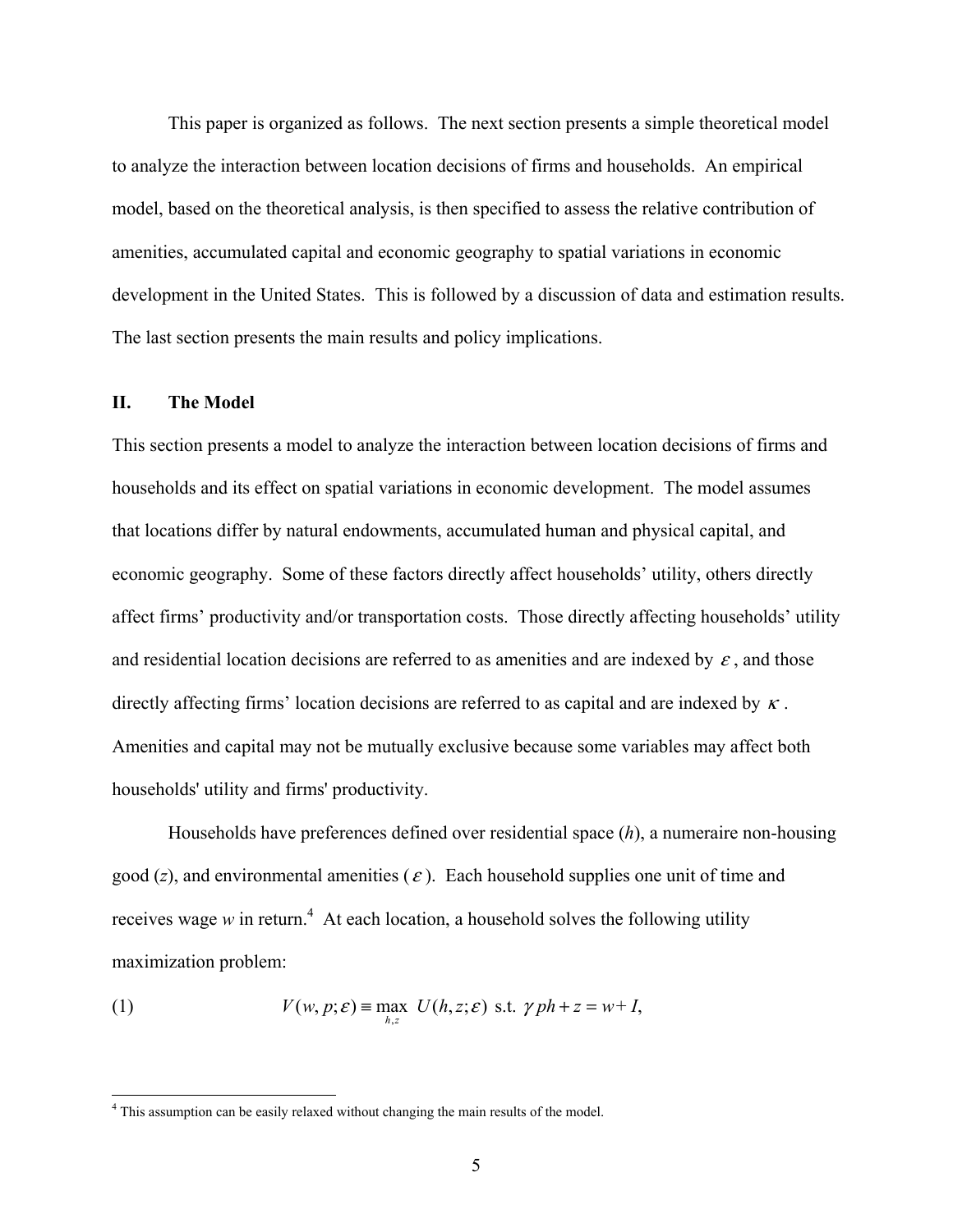where  $p$  is the housing price per unit of residential space,  $\gamma$  is a factor converting housing prices to annual rental or mortgage payments (real interest rate), and *I* is the non-labor income. Both  $\gamma$  and *I* are assumed to be independent of location and will be suppressed from the model henceforth. The solution of (1) yields the demand functions for residential space and the nonhousing good:

$$
(2) \t\t\t h^d = h(w, p; \varepsilon),
$$

$$
(3) \t\t\t zd = z(w, p; \varepsilon),
$$

The indirect utility function  $V(w, p; \varepsilon)$  gives the maximum utility achievable given the wage, the housing price, and the level of amenity.

Households choose residential locations to maximize utility  $V(w, p; \varepsilon)$  by considering the tradeoffs between wage  $(w)$ , housing price  $(p)$ , and amenities  $(\varepsilon)$ . Households are completely mobile, and migration is costless, equilibrium for households requires that wages and housing prices adjust to equalize utility in all locations:

$$
(4) \tV(w, p; \varepsilon) = \overline{V},
$$

where  $\overline{V}$  is the national utility level, exogenous to individual counties. Graphically, iso-utility curves are upward sloping in the (*w, p*)-plane as shown in figure 2. For a given level of amenity, counties that offer higher wages must have high housing prices to equalize utility in all locations.

 Firms choose production locations to minimize total cost by considering the tradeoff between input prices, accumulated human and physical capital, and transportation costs. At any given location, a firm chooses the best combination of labor, capital, and factory space to minimize the total production cost:

(5) 
$$
C(w, p; \kappa) = \min_{l,k,s} wl + rk + \phi ps, \text{ subject to } f(l,k,s;\kappa) = y,
$$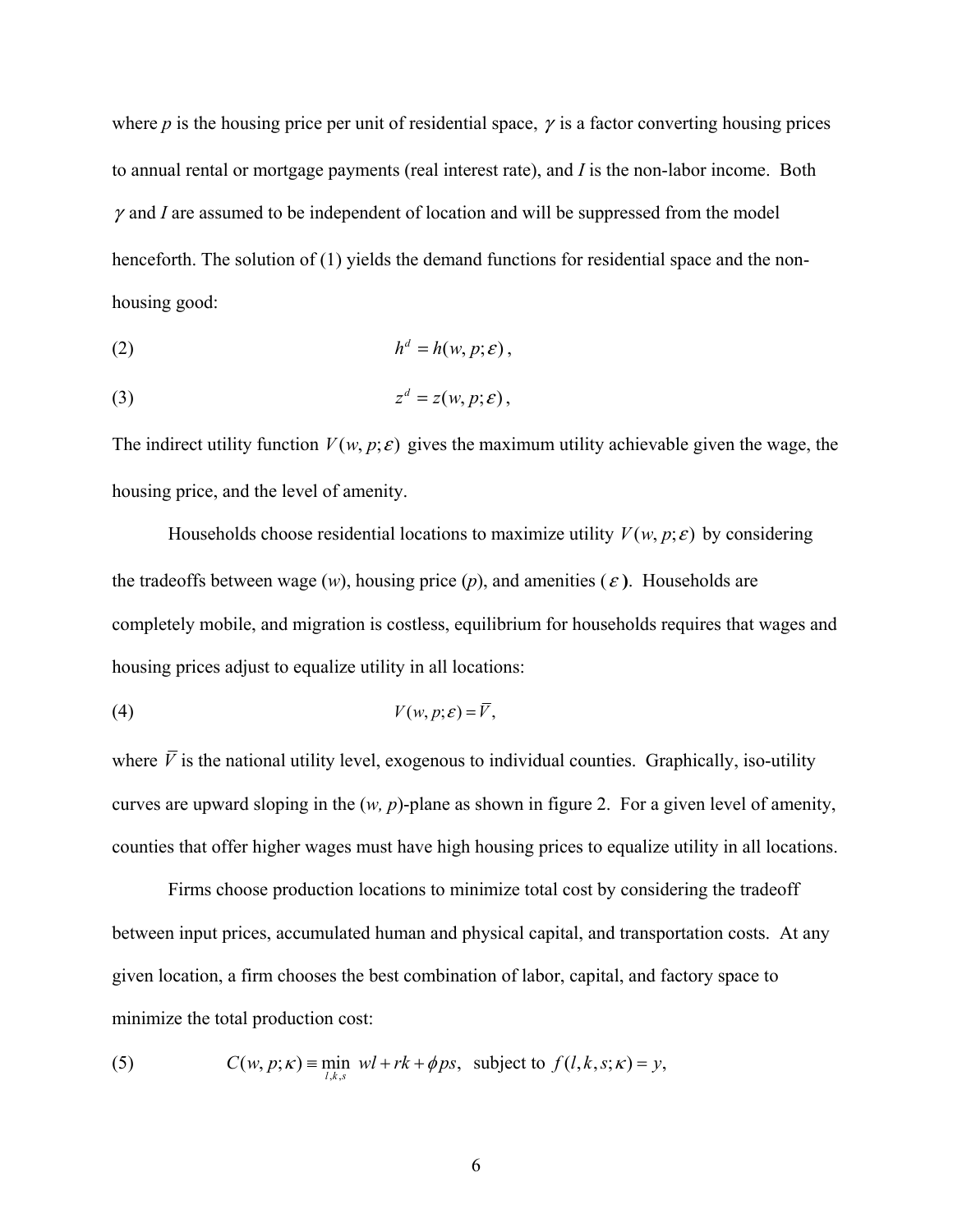where *l, k,* and *s* are labor, capital, and factory space, respectively, *r* is the unit cost of capital,  $f(.)$ is the production function,  $y$  is the total output, and  $\phi$  is a factor that converts factory-space prices to annual rental payments.<sup>5</sup> y,  $\phi$ , and r all are assumed to be independent of location and thus is suppressed from the model henceforth. The solution to (5) gives the firm's demand for labor and factory space:<sup>6</sup>

$$
l^d = l^d(w, p; \kappa)
$$

$$
(7) \t sd = sd(w, p; \kappa)
$$

 Equilibrium for firms requires that wages and rents adjust to equalize cost in all counties: (8)  $C(w, p; \kappa) = \overline{C}$ ,

where  $\overline{C}$  is a constant determined by the existing production technologies. Graphically, iso-cost curves are downward sloping in the (*w, p*)-plane, as shown in figure 2. Given the level of accumulated capital, counties with higher labor cost must have lower rental cost to equalize total cost across counties.

 The equilibrium conditions for firms and households, (4) and (8), together determine the equilibrium level of wage and housing price,  $y^* = y(\varepsilon, \kappa)$  and  $p^* = p(\varepsilon, \kappa)$ . That is, it is the interaction between the two sides of the markets that determines the equilibrium level of wage and housing prices. This simple framework, illustrated in figure 2 can be used to examine the effect of amenities, accumulated capital, and geography on wages and housing prices.

Consider two counties that have the same level of capital, but county 2 has a higher level of amenities (see figure 3). The iso-utility curve is higher for households living in county 2 because for a given wage, housing prices in county 2 must be higher to equalize utility across the

The price of factory space is assumed to be the same as the price of residential space. The assumption can be easily relaxed without changing the basic results from the model.

 $6$  The solution to  $(6)$  also gives the firm's demand for capital, which is not specified here because our empirical analysis does not consider capital markets.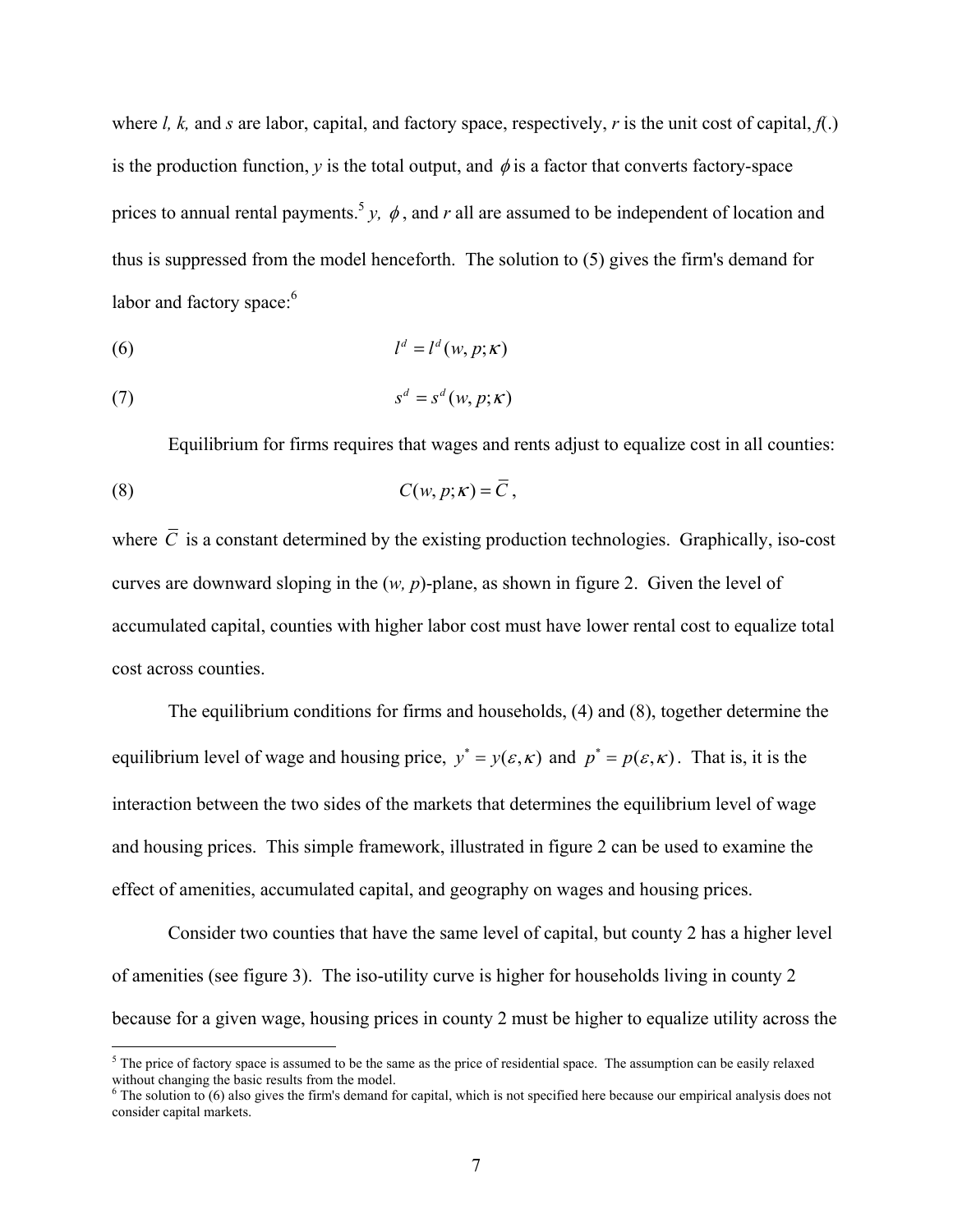two counties. In equilibrium, the housing price is higher and the wage is lower in county 2, where households are trading better amenities for lower wage and higher housing prices, and firms are trading lower labor costs for higher rental costs. This basic results can be obtained by differentiating (4) and (8) with respect to  $\varepsilon$  and solving for  $dw/d\varepsilon$  and  $dp/d\varepsilon$ :

(9) 
$$
\frac{dw}{d\varepsilon} = -\frac{V_{\varepsilon}C_p}{\Delta} < 0, \quad \frac{dp}{d\varepsilon} = \frac{V_{\varepsilon}C_w}{\Delta} > 0,
$$

where  $\Delta = V_w C_p - V_p C_w > 0$ .

 Figure 3 is generated under the assumption that amenities do not affect productivity directly. But some amenities may also affect productivity. For example, lack of severe snow storms is an amenity, but it may also increase productivity because blizzards may be costly to firms (Roback 1982). In this case, both the iso-utility and iso-cost curves are higher for the county with better amenity (see figure 4). The equilibrium housing price is still higher in the county with better amenity, but the equilibrium income can be higher or lower, depending on the relative magnitude of the effects of amenity on productivity and utility.

The level of accumulated capital on wage rates and housing prices are illustrated in figure 5, where the two counties are assumed to have the same level of amenities, but county 2 has a higher level of accumulated capital. The iso-cost curve is higher for firms located in county 2 because firms located in county 2 must pay a higher labor and/or rental cost to offset the productivity advantage offered by the higher level of capital. In equilibrium, both the wage and the housing price are higher in county 2. Households trade higher wages for higher housing prices, and firms trade higher labor and rental costs for higher productivity. This basic result can be obtained by differentiating (4) and (8) with respect to  $\kappa$  and solving for  $dw/d\kappa$  and  $dp/d\kappa$ :

(10) 
$$
\frac{dw}{d\kappa} = \frac{V_p C_\kappa}{\Delta} > 0, \quad \frac{dp}{d\kappa} = -\frac{V_w C_k}{\Delta} > 0.
$$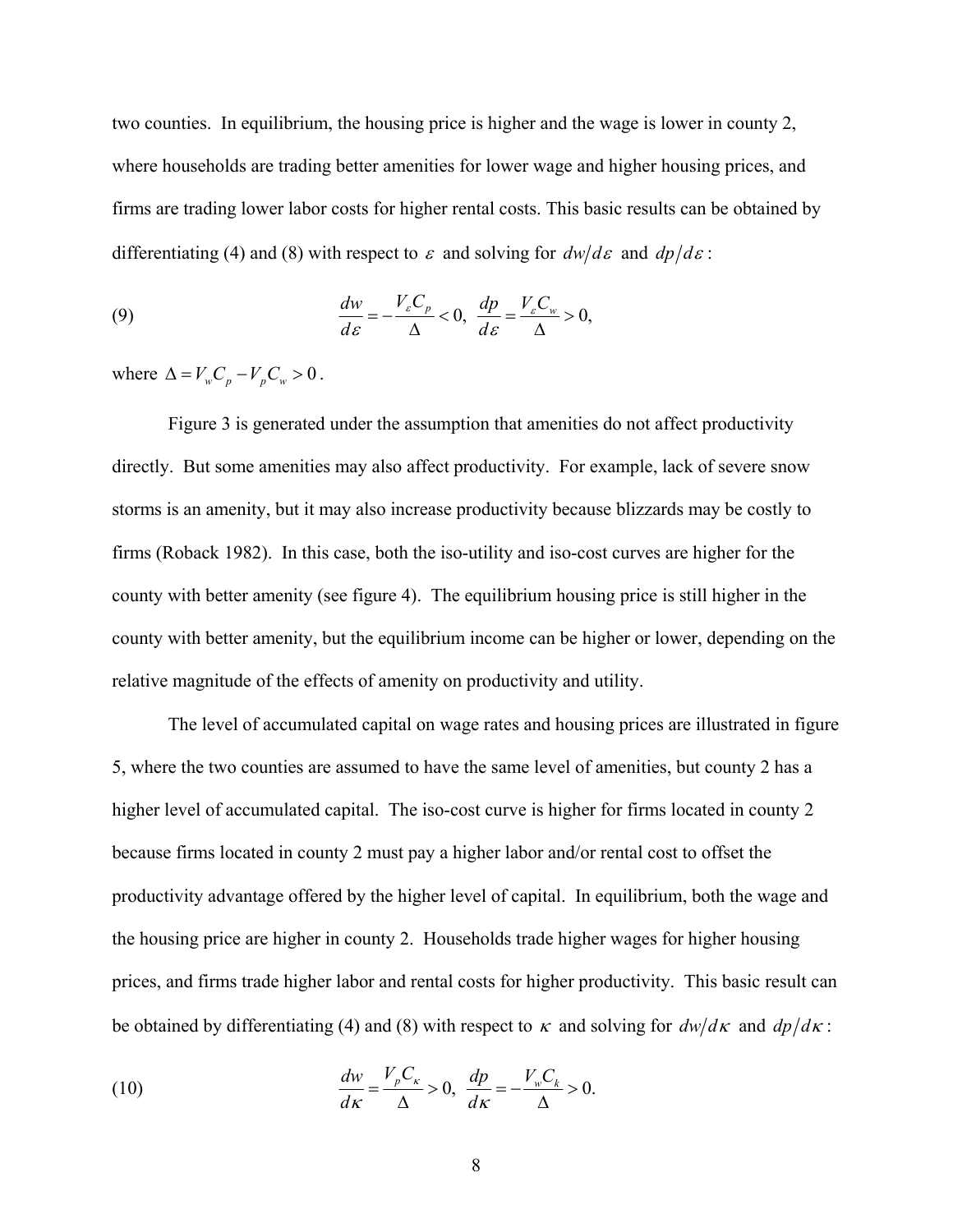A high concentration of capital may be a "disamenity" because of more traffic and pollution. Accumulated capital's disamenity effect reinforces that on wages, but offsets that on housing prices. If the disamenity effect dominates, a county with higher accumulated capital may have lower housing prices, which can be illustrated in a way similar to that of figure 4.

The effect of geography on economic development can be similarly analyzed as the effect of accumulated capital. Consider two counties that are identical except that county 1 is located in a more remote area than county 2. The iso-cost curve for county 1 is lower than the iso-cost curve for county 2. This may occur for two reasons. First, firms located in county 1 are far from input and output markets and thus may have a higher transportation cost. These firms must be compensated with lower labor and rental costs. Otherwise they will have incentive to move. Second, firms located in county 1 may also have a productivity disadvantage because of lack of access to larger economies—centers of information, communication, trade, finance, and markets. So, in equilibrium counties located in remote areas have both lower wages and lower housing prices.

The above results are summarized in figure 6. In equilibrium, counties with a high level of accumulated capital and a low level of amenity (i.e., some metro counties) have high wages, whereas counties with a low level of accumulated capital and a high level of amenity (i.e., some rural counties) have lower wages. Housing prices in those two types of counties can be high or low, depending on the relative magnitude of the amenity and capital effects. If the capital effect dominates, counties with a high level of accumulated capital and a low level of amenity can have high housing prices. In contrast, counties with both a high level of capital and a high level of amenity (e.g., some suburban counties) have high housing prices, whereas counties with both a low level of capital and a low level of amenity (rural counties) have low housing prices. Income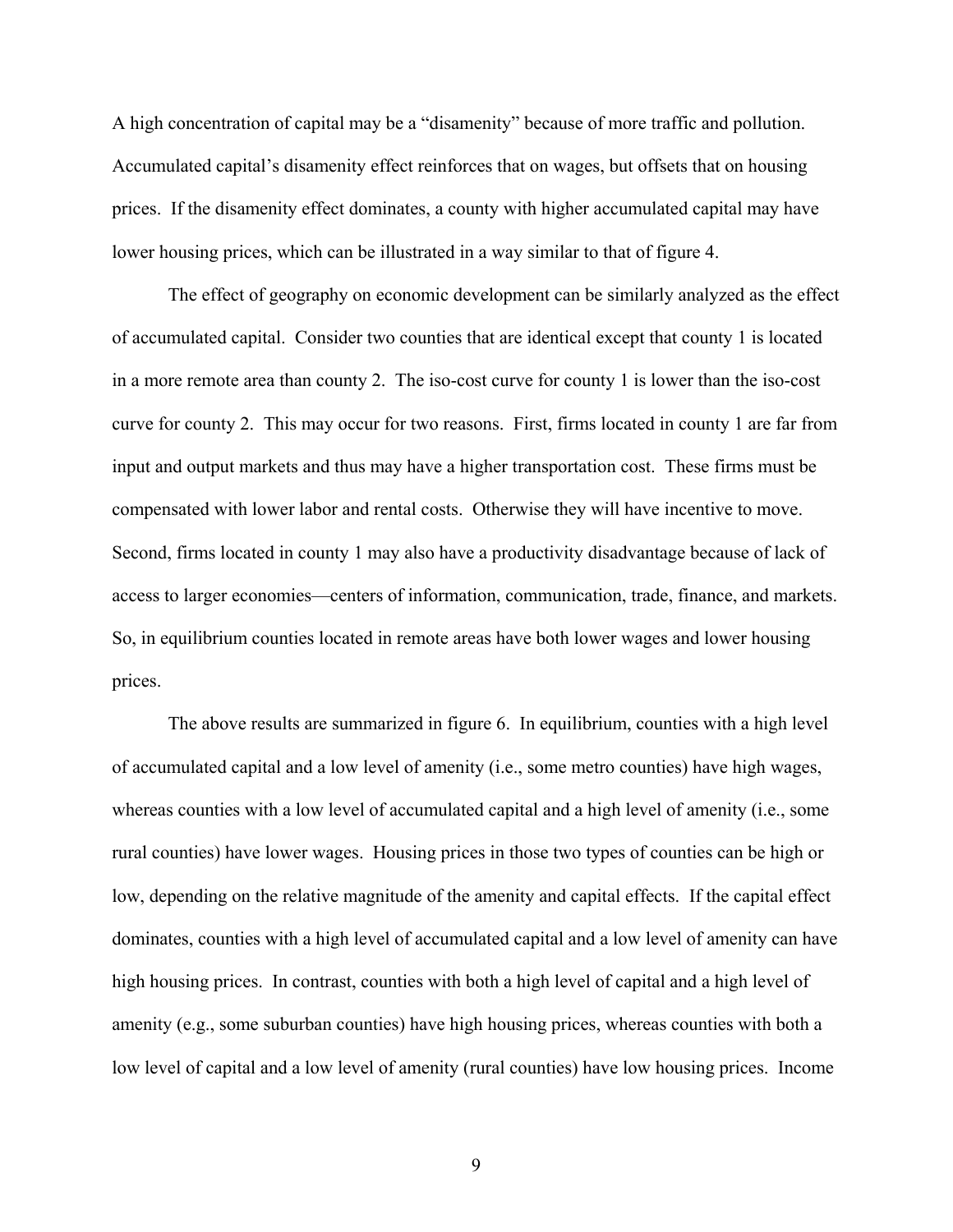in those types of counties can be high or low, depending on the relative magnitude of the amenity and capital effects.

The model presented in this section provides a theoretical foundation for our empirical analysis. In the following sections, we first specify the empirical model based on the theory and then discuss data and estimation results.

### **III. The Empirical Model**

There are two approaches to the empirical analysis. One is to estimate the reduced form equations of wage and housing price  $w^* = w(\varepsilon, \kappa)$  and  $p^* = p(\varepsilon, \kappa)$  directly as Roback (1982). The other is to estimate the structural equations of demand and supply of labor and land development and derive the reduced forms from the structural equations. While the first approach is simpler, it does not provide information about whether the effects of amenity and capital on wage and housing prices are driven by the demand or supply side of the labor and land markets. This study adopts the second approach and estimates the demand and supply functions of labor and land development using county-level data. County is the smallest geographic unit at which most economic data are reported at the national level. County is also the basic political unit (jurisdiction) in which many local regulations and policies are developed.

 To specify the demand and supply functions in labor and land development markets, note that households choose residential locations to maximize utility  $V(w, p; \varepsilon)$  by considering the tradeoffs between wage  $(w)$ , housing price  $(p)$ , and amenities  $(\varepsilon)$ . Thus, the total supply of labor  $(L^s)$  in a county is a function of *w*, *p*, and  $\varepsilon$  in the county:

(11) ( , ; ) *s s L L wp* = <sup>e</sup>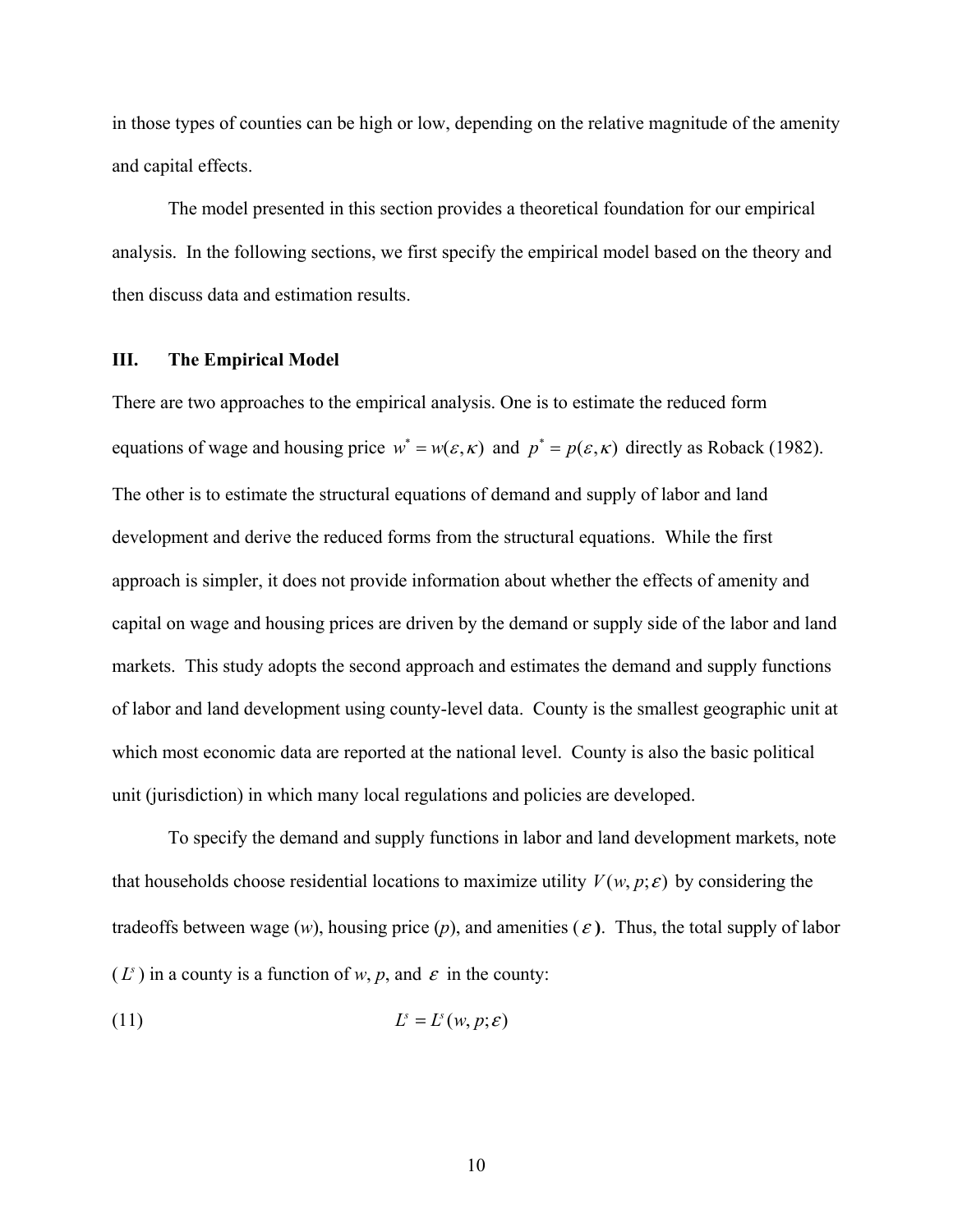This equation, together with individual households' demand for residential space (2), determines the total demand for residential development ( $H<sup>d</sup>$ ) in a county:

(12) 
$$
H^d = \alpha L^s h^d \equiv H^d(w, p; \varepsilon),
$$

where  $\alpha$  is the amount of land needed to build one unit of residential space.

 Likewise, firms choose production locations by considering the tradeoffs between labor, rental and transport costs and the level of accumulated human and physical capital. Thus, the total number of firms located in a county is a function of *w*, *p*, and  $\kappa$ :  $F = F(w, p; \kappa)$ . This equation, together with individual firms' demand for labor and land development (6) and (7), determines the total demand for labor ( $L<sup>d</sup>$ ) and non-residential development ( $S<sup>d</sup>$ ) in a county:

(13) 
$$
L^d = Fl^d \equiv L^d(w, p; \kappa),
$$

(14) 
$$
S^d = \beta F s^d \equiv S^d(w, p; \kappa),
$$

where  $\beta$  is the amount of land needed to build one unit of factory space. From equations (12) and (14), a county's demand for land development equals

(15) 
$$
A^d \equiv H^d(w, p; \varepsilon) + S^d(w, p; \kappa).
$$

The total supply of land development,  $A<sup>s</sup>$ , is a function of housing price  $(p)$ , construction cost (*x*), and the level of accumulated capital ( $\kappa$ ):

(16) 
$$
A^s \equiv A^s(p, w, x; \kappa).
$$

The construction cost includes the opportunity cost of land and non-land costs (e.g., labor, materials, and capital costs). The opportunity cost of land is measured using agricultural land prices in this study.

 In the theoretical model, all variables affecting productivity are referred to as capital and denoted by  $\kappa$ . However, human and physical capital may play different roles in economic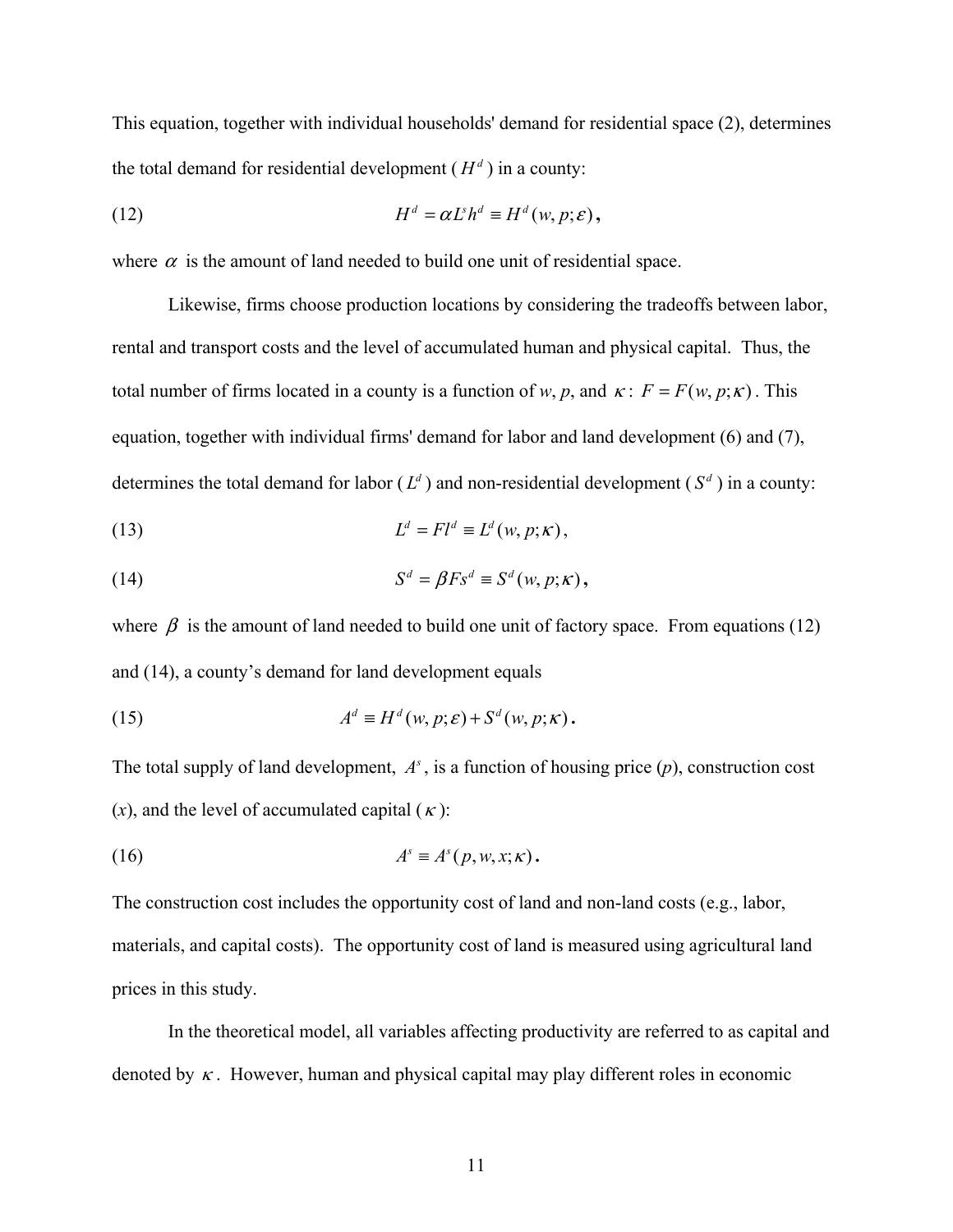development. To fully capture the effect of human and physical capital,  $\kappa$  is represented by three variables in the empirical analysis : human capital, physical capital/infrastructure, and location characteristics affecting firms' productivity and transportation costs. Although physical capital and location characteristics take time to change, human capital such as the education level of work force can change with migration in a relative short period. Thus, the supply of human capital  $(E^s)$  is treated as an endogenous variable and is specified as a function of income, housing price, and amenities:

$$
(17) \t\t\t Es = Es(w, p; \varepsilon).
$$

Equations  $(11)$ ,  $(13)$ ,  $(15)$ ,  $(16)$ , and  $(17)$  constitute the simultaneous equation system estimated in this study. This system is estimated using the county level data and three-stage least squares. All the left-hand side variables are normalized by the total land area in the county to account for differences in county size. Alternative functional forms (e.g., linear vs. log-log) and different measures of amenities and capital (see discussion in the next section) are used to test the robustness of empirical results.

#### **IV. Data**

Cross-sectional, county-level data for the year 2000 are used to estimate the simultaneous equation system. These data are taken from a variety of sources, and the final sample contains 2635 U.S. counties. The endogenous variables in the equation system include employment, wage, housing price, developed area, and human capital. Data on employment are taken from the *County Business Patterns* (CBP, 2000), a publication of the Census Bureau, U.S. Department of Commerce. Median household income (including both wage and nonwage income) is used to represent wages in the empirical analysis. Data on median household income and median price of vacant housing units for sale are obtained from the *Census Summary File 3* (SF3, 2000).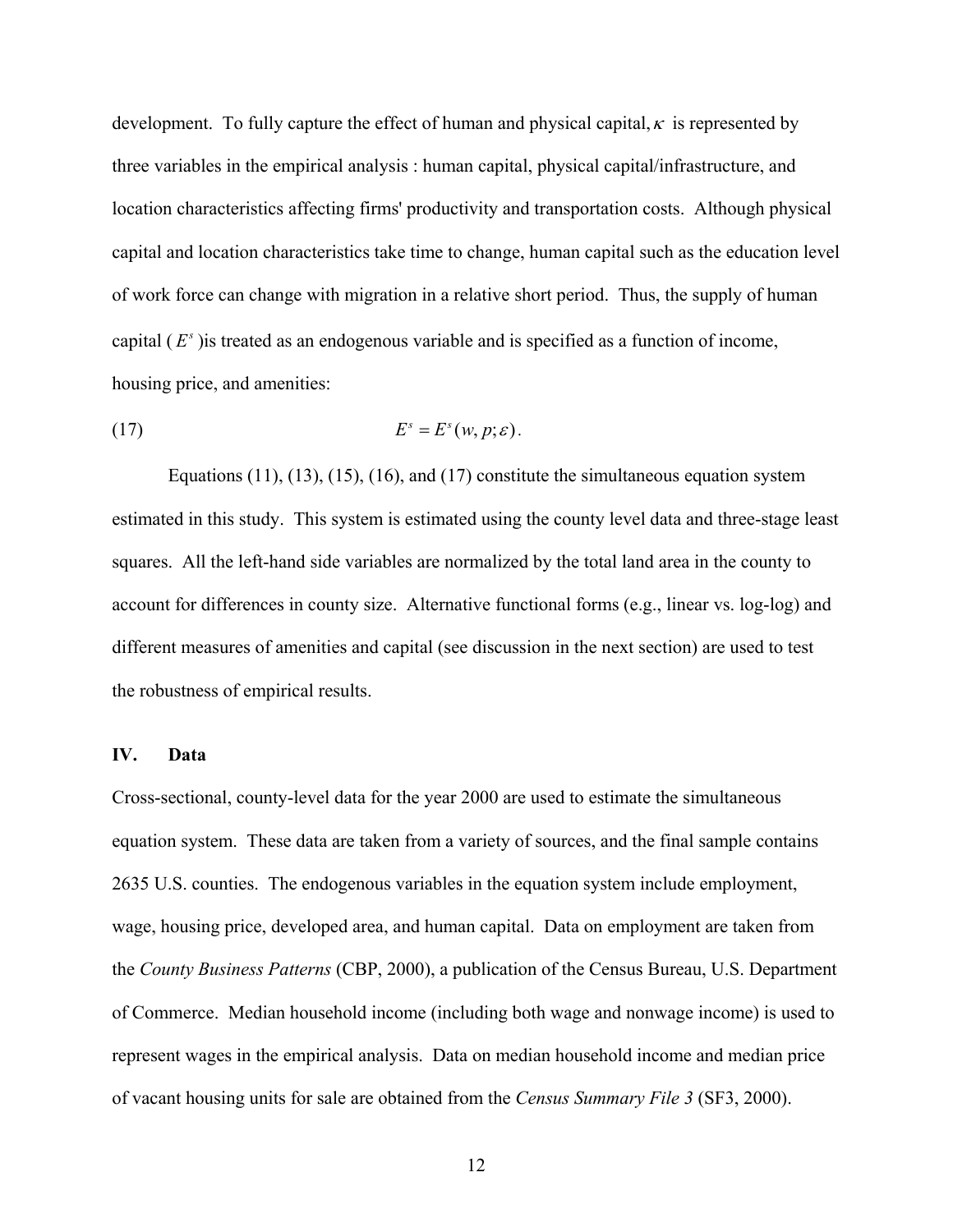While total developed area in each county in 1997 can be directly calculated using data from the 1997 *National Resources Inventory* (NRI) conducted by the Natural Resources Conservation Service, U.S. Department of Agriculture (USDA), the same data are unavailable for 2000. The average annual growth rate of total developed area in each county is calculated using data from the 1992 and 1997 NRIs.<sup>7</sup> The total developed area in each county in 2000 is then extrapolated by applying the annual rate to the total developed area in 1997.<sup>8</sup> Both total employment and total developed area are normalized by the total land area in the county. Human capital represents embodied knowledge and skills and is a measure of the accumulated effect of activities such as formal education. In this study, human capital is measured using the share of bachelor-degree holders in a county's labor force, which is calculated using data from the SF3.

The exogenous variables are broadly grouped into three categories: amenities  $(\varepsilon)$ , accumulated physical capital ( $\phi$ ), and location characteristics ( $\theta$ ). Amenities are measured using the natural amenity index developed by the USDA's Economic Research Service (McGranahan, 1999). The index is constructed based on six factors: warm winter (average January temperature), winter sun (average number of sunny days in January), temperate summer (low winter-summer temperature gap), summer humidity (low average July humidity), topographic variation (topography scale), and water area (water area proportion of total county area). To test the robustness of empirical results, amenities are also measured using three indexes that we constructed based on data from National Outdoor Recreation Supply Information System (NORSIS) developed by USDA Forest Service's Wilderness Assessment Unit, Southern Research Station, Athens, Georgia. The three indexes measures the level of amenities provided by climate, water resources, and recreational facilities (e.g., parks, swimming pools),

 $\overline{a}$ 

The county-level developed land data are unavailable from the 2003 NRI at the time of this study.<br><sup>8</sup> Fex 20 counties (less than 1.5%) of the sample), the estimated days length are is greater than the total

<sup>&</sup>lt;sup>8</sup> For 30 counties (less than 1.5% of the sample), the estimated developed area is greater than the total land area. In those counties, the developed area is set to equal to the total land area.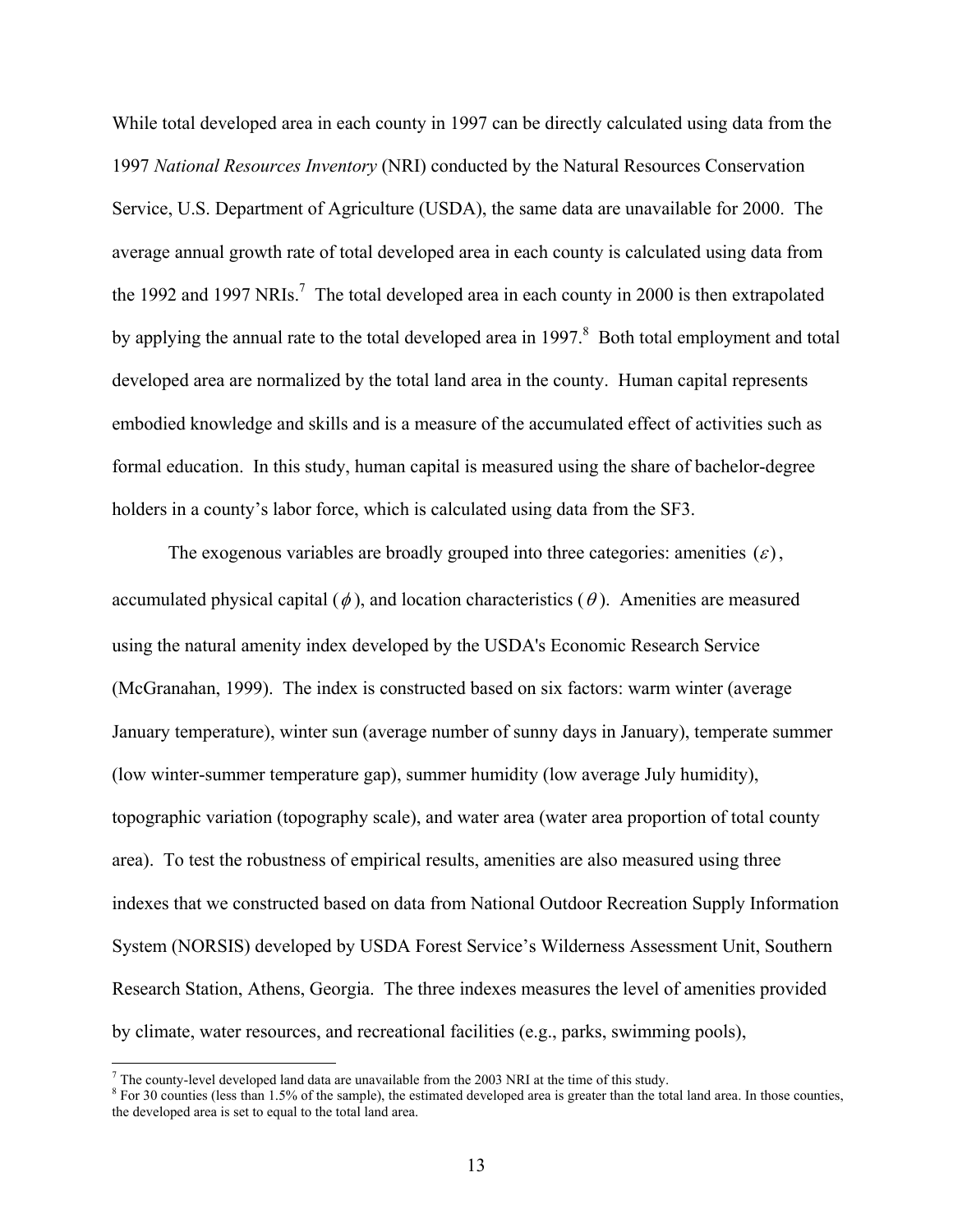respectively. These indexes are constructed using the principal component analysis based on 22 variables measuring climate conditions (e.g., July temperatures, January sunny days), recreational water resource abundance (e.g., white water miles), and the number of recreational facilities in a county.<sup>9</sup> Farmland prices are taken from Lobowski, Plantinga, and Stavings (2003).

Both public infrastructure and private establishments may affect firms' productivity and thus, should be accounted for when measuring the level of accumulated physical capital. Public infrastructure is represented by road density in the empirical model. Road density is defined as the number of paved road miles per unit of land and is constructed using data from the Bureau of Transportation Statistics, U.S. Department of Commerce. Road density is a good indicator of public infrastructure because it is correlated with other types of public infrastructure. Private establishments are measured using the size-adjusted establishment density, which is defined as the number of establishments (weighted by the size of firms) per unit of land and is calculated using data from the CBP. The CBP data divide establishment into nine categories based on the number of employees: <4, 5-9, 10-19, 20-49, 50-99, 100-249, 250-499, 500-999, and >1000. The size-adjusted establishment density is lagged two years (1998) in the empirical model to avoid potential endogeneity problems.

Location characteristics are described using the urban influence code developed by the USDA's Economic Research Service (2003). The ERS divides counties into 12 groups based on urban influence. Metro counties are divided into two groups by the size of the metro area—those in large areas with at least 1 million residents and those in areas with fewer than 1 million residents. Nonmetro, micropolitan counties are divided into three groups by their adjacency to

 $\overline{a}$ 

 $9$  The principal component analysis is an approach to compress higher dimension variables into a single scalar. The single scalar is called score which is, in essence, the linear combination of the original variables where the weights are the eigenvectors of the correlation matrix for the factor variables. Because the principal component is very sensitive to scale, all variables used in the principal component analysis are standardized to zero mean and unit variance.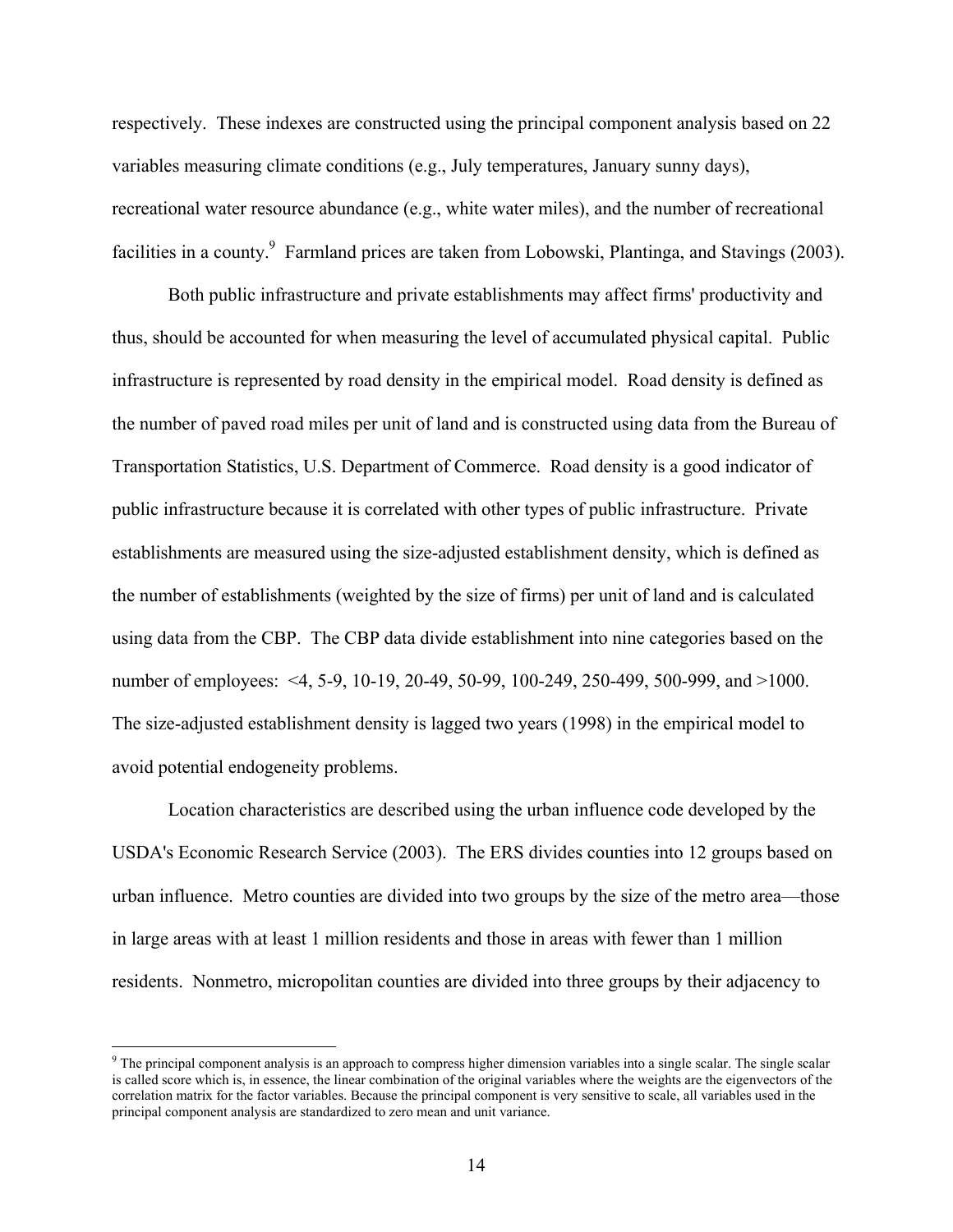metro areas—adjacent to a large metro area, adjacent to a small metro area, and not adjacent to a metro area. Nonmetro, noncore counties are divided into seven groups by their adjacency to metro or micro areas and whether or not they have their own town of at least 2,500 residents. Table 1 presents summary statistics of all variables used in the empirical analysis.

#### **V. Results**

The simultaneous equation system is estimated using the data described in the previous section. Results are reported in table 2 for four alternative specifications of functional form and/or different measures of amenities and physical capital. Model 1 uses the linear functional form and serves as the base model. It uses the natural amenity score developed by USDA's Economic Research Service to measure the level of amenity, and uses road density to measure the level of infrastructure. Model 2 includes the same variables but uses the log-log functional form instead of the linear functional form. Model 3 is the same as model 1 except that it uses both the road density and the establishment density to measure the level of accumulated physical capital. Accumulated physical capital may include both public infrastructure and private establishments. However, because the establishment density is positively correlated with the road density and is potentially endogenous, the base model only includes road density as a measure of accumulated physical capital. Model 4 differs from model 1 in that it uses three separate indexes to measure amenities provided by climate, water resources, and recreational facilities instead of using a single index from USDA. In each model, almost all coefficients are statistically significant at the 1% level and have signs consistent with economic theory. The coefficients are also robust to changes in functional forms and measures of amenities and physical capital.

As expected, income has a positive effect on labor supply, and the effect is statistically significant at the 1% level in every model. All amenity measures have positive and statistically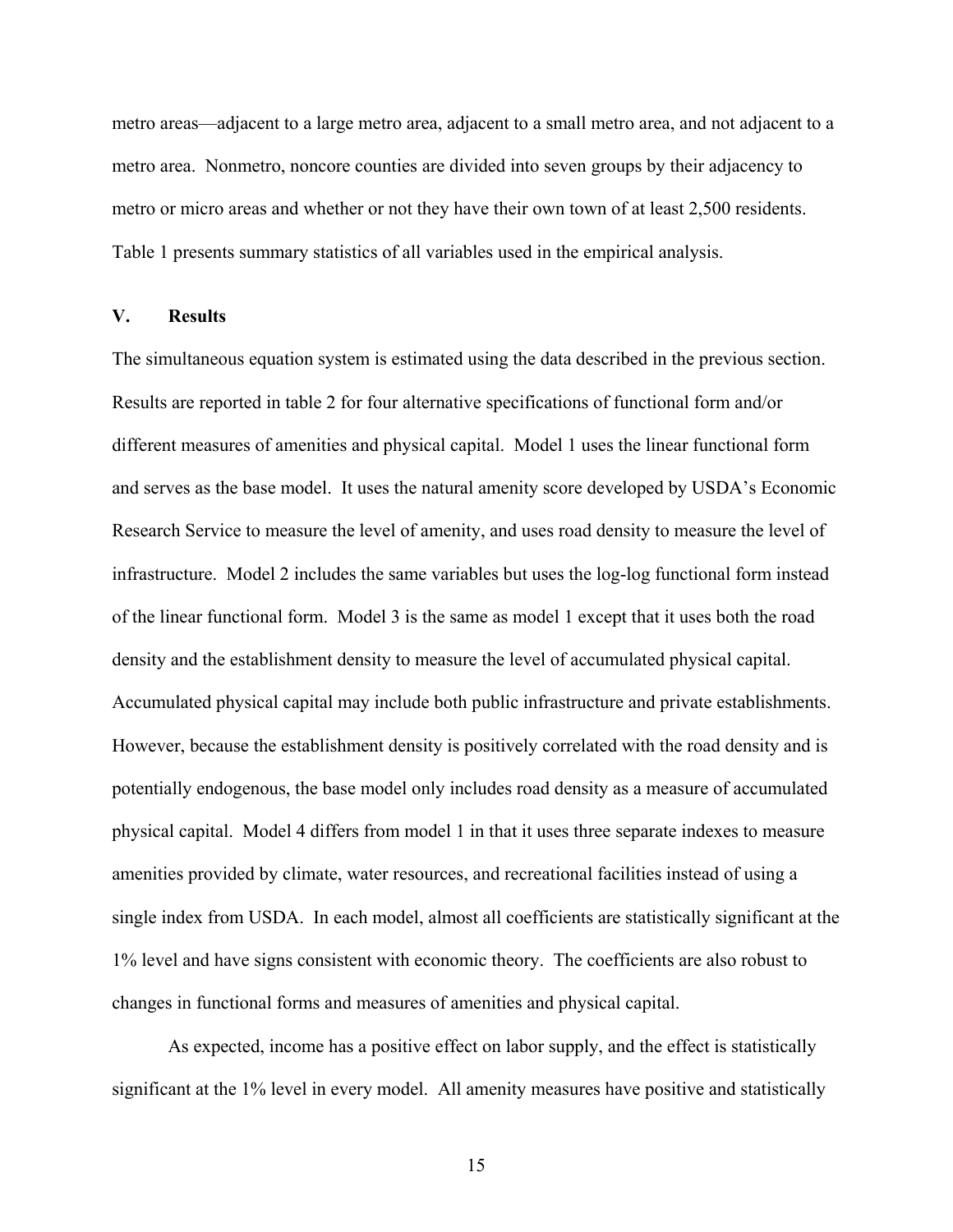significant coefficients in the labor supply equations regardless of the choice of amenity measures or functional form. This result is consistent with those from Rappaport and Sachs (2002) and Deller et al. (2001), which find that amenities have a positive effect on employment. Unlike previous studies, which estimate reduced form equations, this study estimates the structural equations, which allow us to identifies the effect of amenity as a supply-side phenomenon. High housing prices reduce the supply of labor because, given the level of income and amenities, households prefer to live in places with lower housing prices.

 Consistent with the theory, income has a significant negative effect on firms' demand for labor, while the stocks of human and physical capital have a significant positive effect. Counties with more accumulated human capital and better infrastructure attract more firms and thus, have more demand for labor.<sup>10</sup> Using the percentage of high-school graduates in a county's population, Deller et al. (2001) find that human capital is positively associated with employment. High housing prices reduce the demand for labor. Firms prefer locations with lower housing prices because of potential saving in labor cost (as a result of workers' willingness to accept lower wages in those locations). The urban influence code has a negative and highly significant coefficient in each specification of labor demand. Counties located in remote areas (i.e., counties with a large urban influence code) are less attractive to firms and thus, have lower demand for labor. While previous studies (e.g., Rappaport and Sachs, 2002) have attempted to quantify the effect of distance on population density and trade, this study examines the effect of remoteness on income and employment.

The supply of developed land increases with housing prices, but decreases with farmland

 $10$  However, the density of establishment has a negative sign in the labor demand equation in model 3. A high density of establishments may have two effects on the demand for labor. First, the agglomeration or cluster effect from a high density of establishments may attract more firms to a location, which increases the demand for labor. Second, the agglomeration effect may also change the relative productivity of alternative inputs, which may increase or decrease firms' demand for labor. The negative coefficient on the density of establishments indicates that the second effect is negative and larger than the first one.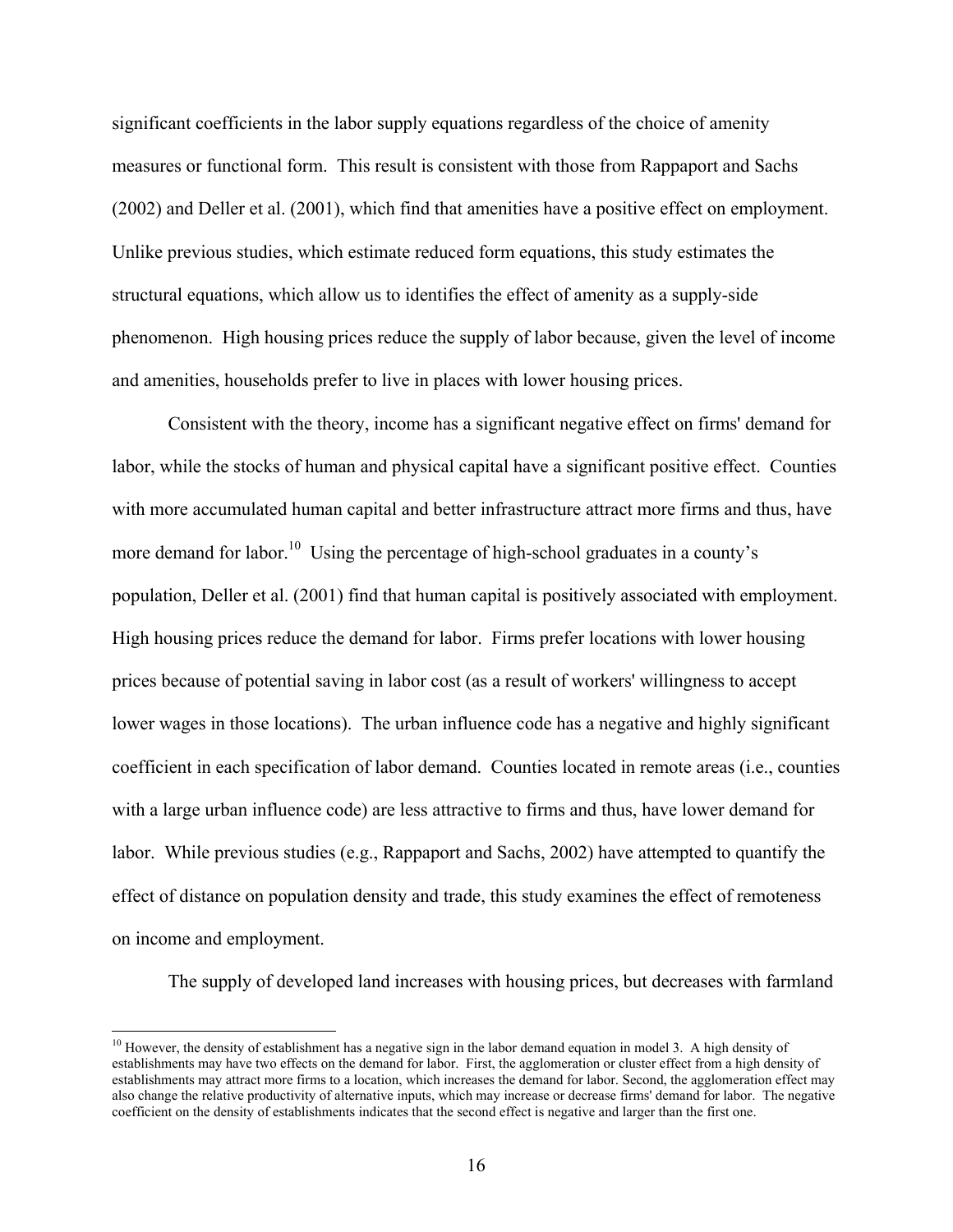prices. Given that land is a major component of development cost, development is more likely to occur in areas with lower land costs, *ceteris paribus*. Road density and remoteness affect the supply of developed land because developers prefer to develop in areas with more roads and easy access, anticipating higher demand for development in those areas.

Income has a significant positive effect on the demand for developed land, whereas housing price has the opposite effect. Counties with higher amenities also face a larger demand for developed land, and the effect of amenities is enhanced by roads as indicated by the positive coefficient on the interaction term between amenities and road density. This positive interaction may indicate that households prefer residential locations with high amenities and easy access. Road density itself, however, has a negative effect on the demand for the developed area. A high road density may indicate traffic and pollution, which reduce amenities. Remote areas have low demand for developed land because there are few households and firms located in those places. However, increasing access to remote areas increases demand for developed land in those places as indicated by the positive coefficient on the interaction term between UIC and road density.

 As shown by the human capital equation in the base model, high income and high amenity attract human capital (highly educated labor). However, the result on the effect of amenities on human capital are sensitive to the choice of amenity measures. Although the recreation index has a significant positive coefficient in model 4, climate and water have significant negative coefficients in the human capital equation. The coefficient on housing price in the human capital equation is also sensitive to the choice of functional form.

Table 3 presents elasticities estimated based on the base model and sample means of the variables. Both the demand and supply of labor are highly responsive to income changes. A 1% increase in income increases the supply of labor by 9.50%, but reduces the demand for labor by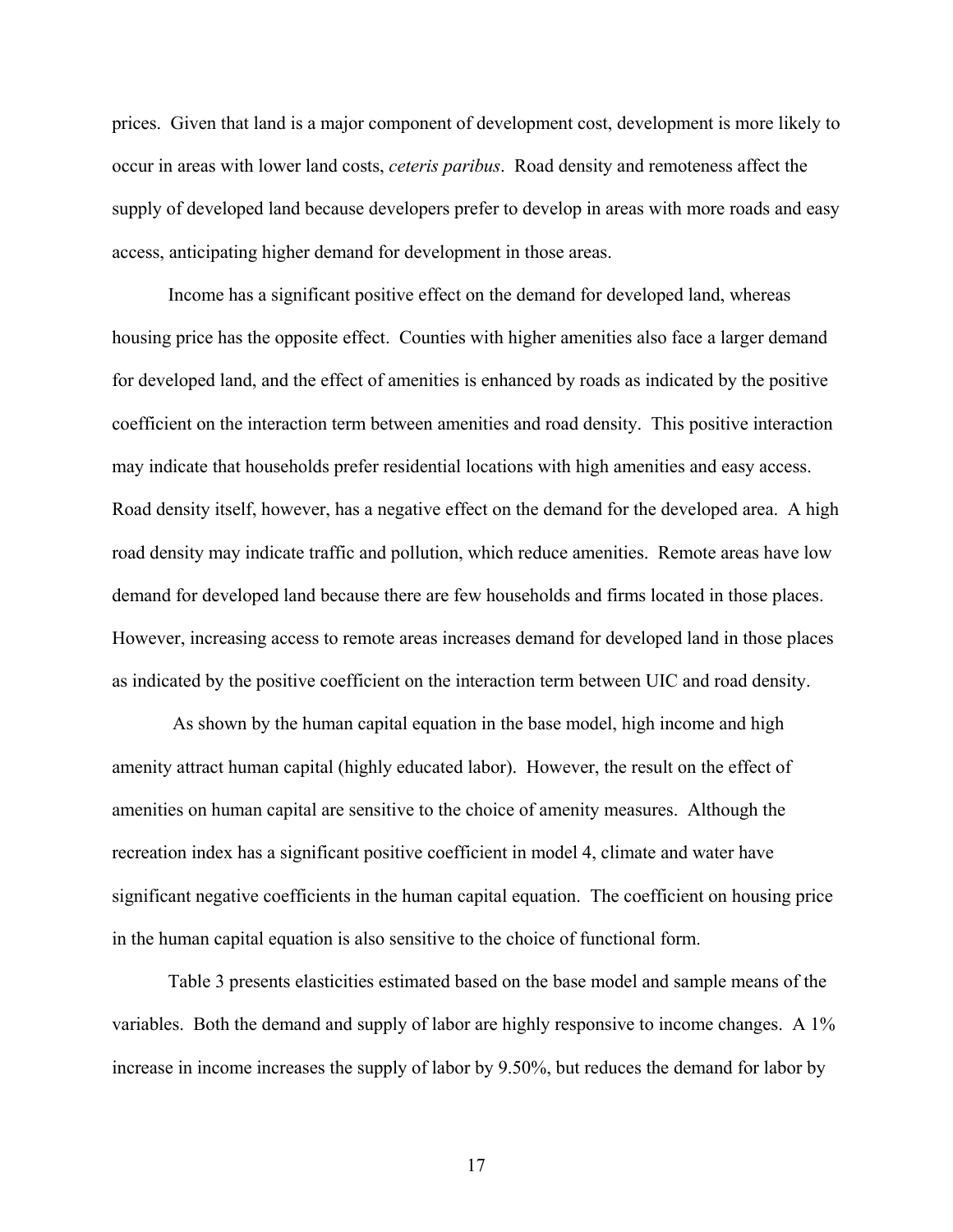5.18%. Both the demand and supply of labor are also affected by housing prices. A 1% increase in housing prices reduce the demand for labor by 1.56%, but reduces the supply of labor by only 0.82%.

The supply of developed land is more responsive to housing prices than to farmland prices. A 1% increase in housing price increases the supply of developed land by 1.03%, whereas a 1% increase in farmland prices reduces the supply of developed land by only 0.08%. The demand for developed land is more responsive to income than to housing prices. A 1% increase in income increases demand for developed land by 4.81%, while a 1% increase in housing price reduces demand for developed land by 2.43%. Nevertheless, the demand for developed land is still more responsive to changes in housing prices than the supply of developed land, which has an elasticity of 1.03.

#### *Causes of Spatial Variations in Economic Development*

The interaction between the location decisions of firms and households shapes the markets of labor and land development and determines the spatial distribution of economic activity. Because amenities, infrastructure, and economic geography affect both the firm and household decisions, either directly or indirectly, their net effects on income, employment, housing price and developed land depend on the relative magnitudes of their effects on the two sides of labor and land development markets. These net effects can be evaluated using the reduced-form equations of income, employment, housing prices, and development density derived from the structural equations. The estimated parameters for the reduced-form equations based on the base model are reported in table 4.

 The coefficients of amenities are positive in each of the five reduced-form equations. This implies that natural amenities have a positive net effect on every indicator of economic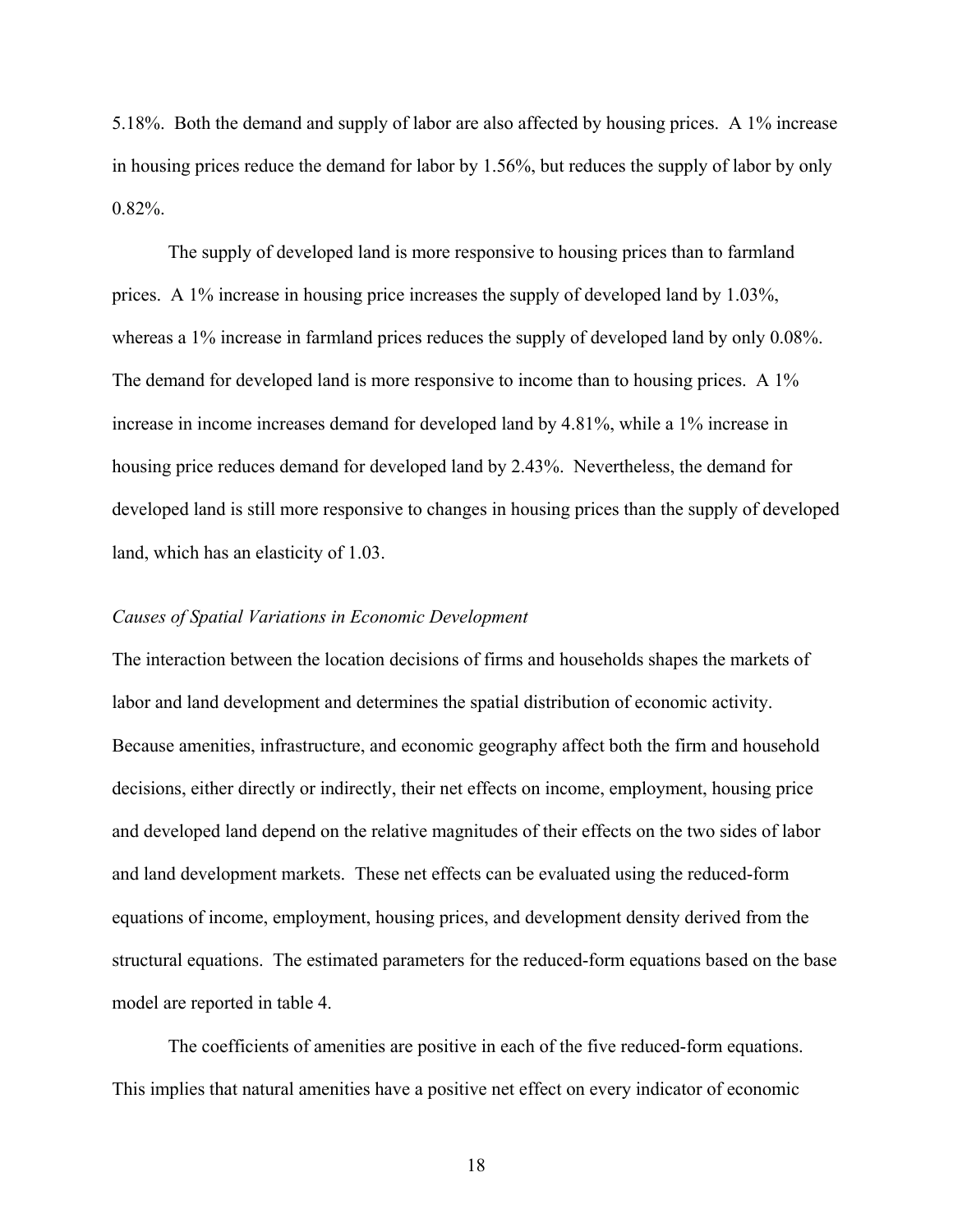development considered in this study, including income, employment, housing prices, developed density, and human capital. This result is consistent with Deller et al.'s (2001) result on the effect of amenities on employment, but is opposite to Roback's (1982) result on the effect of amenities on wage in American cities. Roback (1982) finds that amenities (disamenities) have a negative (positive) effect on wages. Roback's study is limited to 98 cities in the United States and does not estimate the structural linkages among human capital, amenities, and income. Although our results show that households are willing to accept lower wage for better amenities (as indicated by the positive coefficient of amenities in the labor supply equation), amenities have a positive net effect on income because they attract human capital, which increases total demand for labor. Table 4 also shows that counties with better amenity have higher housing prices and higher development density. This positive link between amenities and housing price is also found in Roback (2002).

 Remoteness, as measured by the urban influence code, has a negative effect on every indicator of economic development considered in this study. It reduces income, employment density, housing prices, and development density. The primary driver of this result is labor demand, which is lower in remote areas. Because of lower demand for labor, income is lower in remote areas, which leads to lower housing prices and lower demand for land development.

 Better infrastructure as measured by road density contributes to economic development as measured by income, employment, housing prices, and development density. Improving roads increases demand for labor, which leads to higher income and higher housing prices. Despite the direct negative effect of roads on demand for developed land, the income effect dominates, resulting in a positive net effect of road density on land development. However, the interaction between amenities and road density has a negative effect on income and employment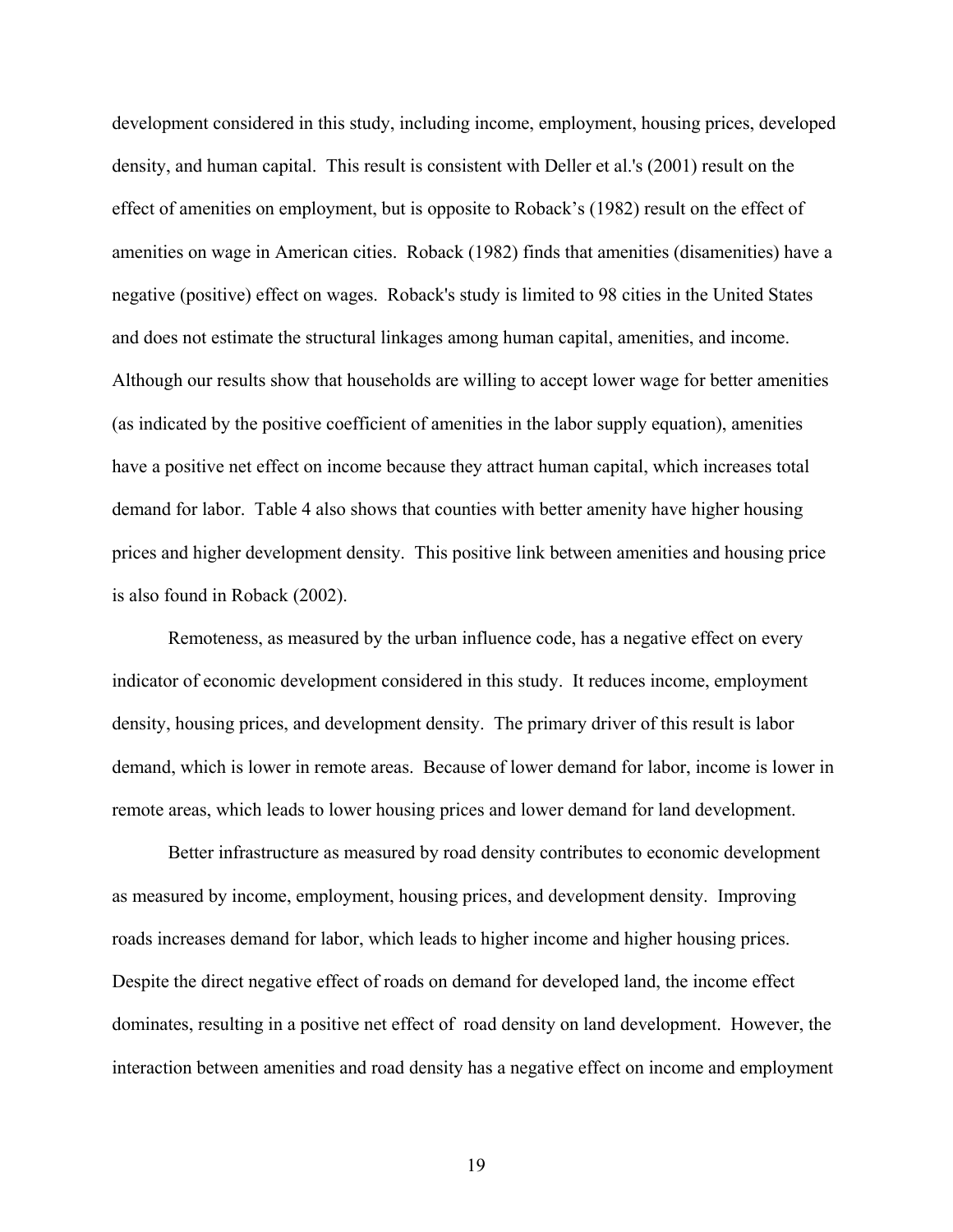and a positive effect on housing prices and development density. This result arises because road construction is more effective in raising demand for developed land in higher amenity locations and, consequently, causes development density and housing prices to go up by a larger amount in those locations. Because higher housing prices reduce labor demand more than they reduce labor supply, the interaction between roads and amenities offsets the effect of roads on employment and income. However, the interaction effects are relatively small compared with the direct effects of amenities and road density on income and employment.

 The coefficient on the interaction term between road density and the urban influence code indicates that building roads is less effective in raising income and employment in remote areas (i.e., places with larger urban influence code). This is because building roads will increase the demand for developed land in remote areas, which leads to higher housing prices. Because higher housing prices reduce the demand for labor more than the supply of labor, the interaction between roads and remoteness offsets the direct effect of roads on employment and income. If high-income households prefer large ranches in remote areas, remoteness with increased road access favors housing markets over labor markets.

 To assess the relative contribution of amenities, infrastructure, and geography to spatial variations in economic development, the contribution of these factors to the income difference between the top 20% high-income county and the bottom 20% low-income counties in the United States is estimated using the following procedure. First, by substituting the sample means of exogenous variables for the top and bottom 20% counties into the reduced-form equation of income, average median income is estimated for each of the two income groups:

(18) 
$$
w_k = \alpha_0 + \alpha_1 A_k + \alpha_2 R_k + \alpha_3 U_k + \alpha_4 A_k * R_k + \alpha_5 U_k * R_k,
$$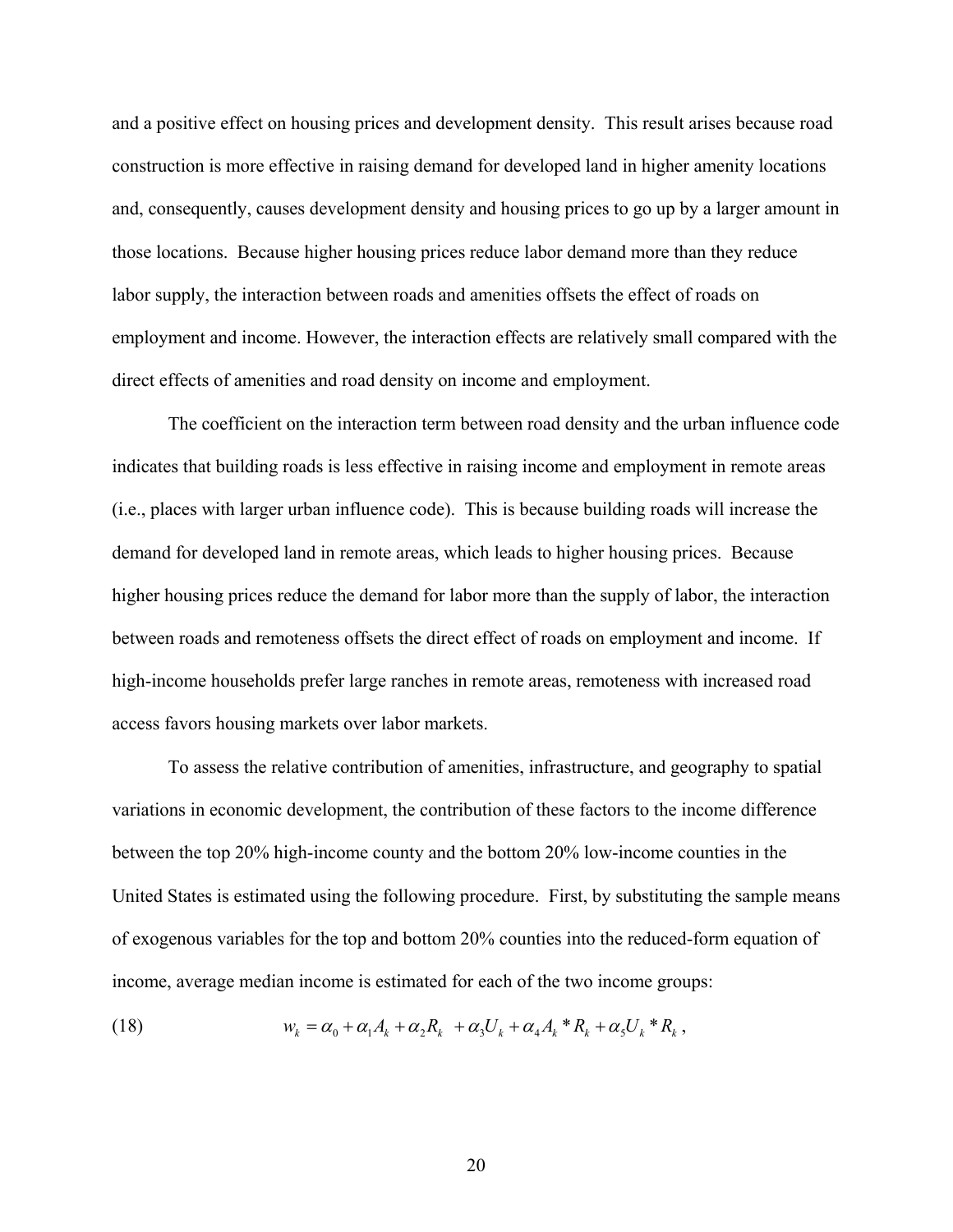where  $k = T$ , B indicates the top and bottom 20% counties, and  $A_k$ ,  $R_k$ ,  $U_k$  represents the sample means of amenities, road density, and the urban influence code for group *k*, respectively. Second, dividing the difference between the two equations in (18) by  $(w_T - w_B)$  gives

$$
(19) \qquad 1 = \frac{\alpha_1(A_T - A_B)}{(w_T - w_B)} + \frac{\alpha_2(R_T - R_B)}{(w_T - w_B)} + \frac{\alpha_3(U_T - U_B)}{(w_T - w_B)} + \frac{\alpha_4(A_T R_T - A_T R)_B}{(w_T - w_B)} + \frac{\alpha_5(U_T R_T - U_T R)_B}{(w_T - w_B)}.
$$

The five terms on the right-hand side of (19) represent the shares of the difference in the median income between the two income groups that can be attributed to amenities, road density, geography, and the interactions between roads and amenities, and roads and geography. The contributions of these factors to employment density, housing prices and development density are similarly calculated, and the results are reported in tables 5.

 The difference in the average median income between the top and bottom 20% counties is \$12,364. Seventy-four percent of the difference can be attributed to road density, 16% to geography, -3% to amenities, and 14% to the interaction between road density and geography. Amenities make a negative contribution to the income difference because the average level of amenities is higher in the bottom 20% low-income counties than in the top 20% high-income counties. Amenities' contribution to spatial income inequality is lower due to relatively small differences in the average level of amenities between the two income gropus. However, this does not mean that amenity is unimportant in determining the level of income. Consider two counties that have same (average) level of capital and remoteness, but one has higher level of amenity than the other. If one county has the lowest level of amenity ( $\varepsilon = 0$ ) and the other has the highest level of amenity ( $\varepsilon = 1$ ), their income would differ by \$ 15,235 or 42 %.

 The negative coefficients on the two interaction terms in the reduced form equations of income and employment density indicates that investments in roads are less effective in raising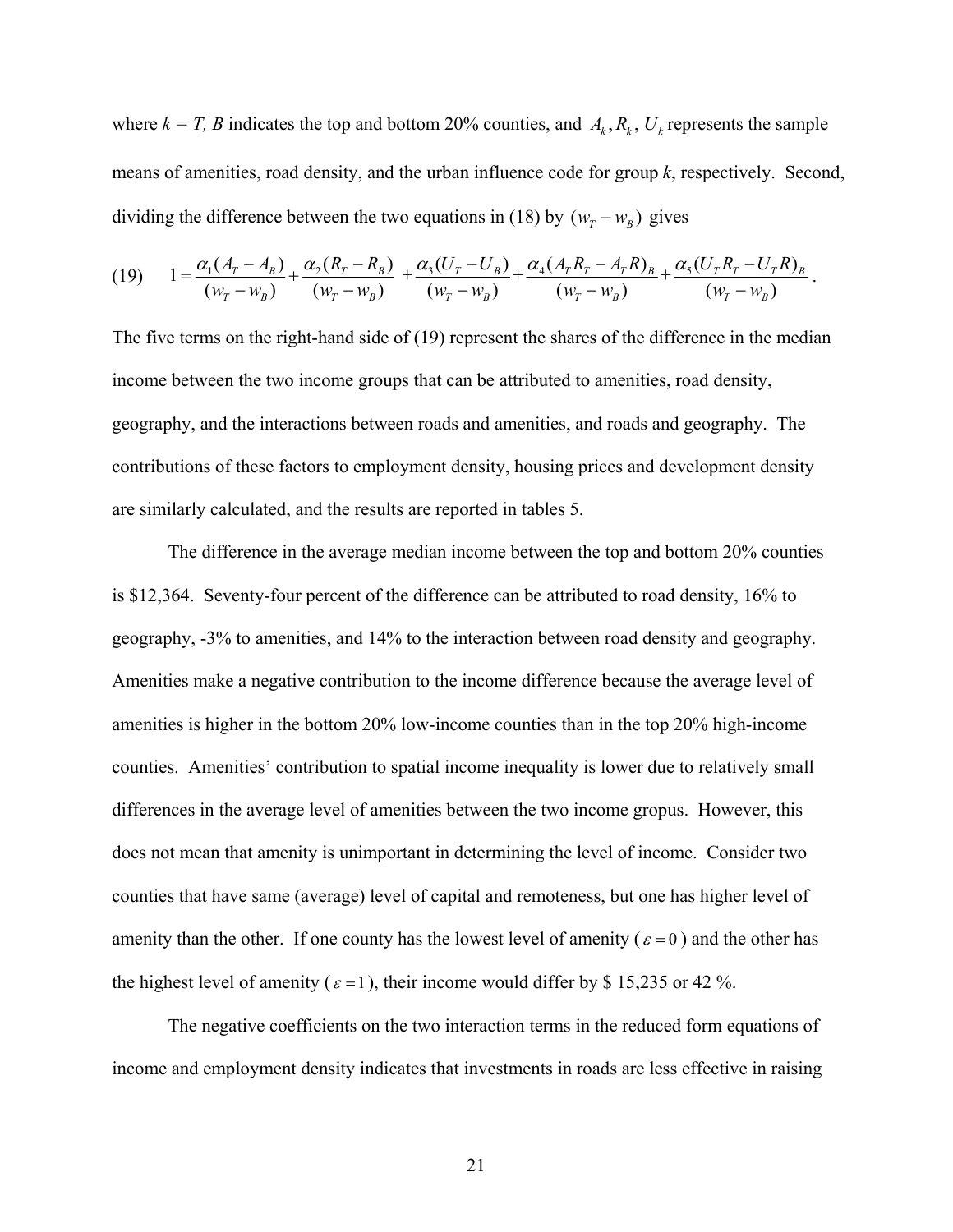income and employment in remote areas with high amenities. Road construction is more effective in raising demand for developed land and housing prices in remote areas with high amenities than in urban communities with low amenities. However, because the interaction effects are small, they can never completely offset the direct effect of road density on income and employment.

The difference in the average median price between the top 20 % high housing-price counties and the bottom 20 % low housing-price counties is \$59,403. About 29 % of the difference can be attributed to amenities, 36 % to road density, 52 % to geography, 5 % to the interaction between roads and amenities, -25 % to the interactions between roads and geography, and 3 % to farmland prices. In contrast to the top 20% high-income (or high-employment, highdevelopment density) counties, which have a lower level of amenities that the bottom 20% counties on average, the top 20% high-housing-price counties have a higher level of amenities than the bottom 20% low-housing-price counties on average. Thus, amenities make a positive contribution to the difference in housing prices. Amenities also make a much larger contribution to variations in housing price than to variations in income, employment density, and development density. If road density had been the same in the two groups of counties (with road density equal the national average), the difference in the average median housing prices between the two groups of counties would have been \$38,211. Fifty-three percent of the difference would be attributed to amenities, 42 % to the difference to remoteness, and 5 % to farmland prices.

 Infrastructure is the primary cause of the difference in employment and development densities between top and bottom 20% counties in the United States. However, amenities and remoteness reduce the effect of infrastructure on income and employment, and increase the effect of infrastructure on land development and housing prices. Consequently, investments in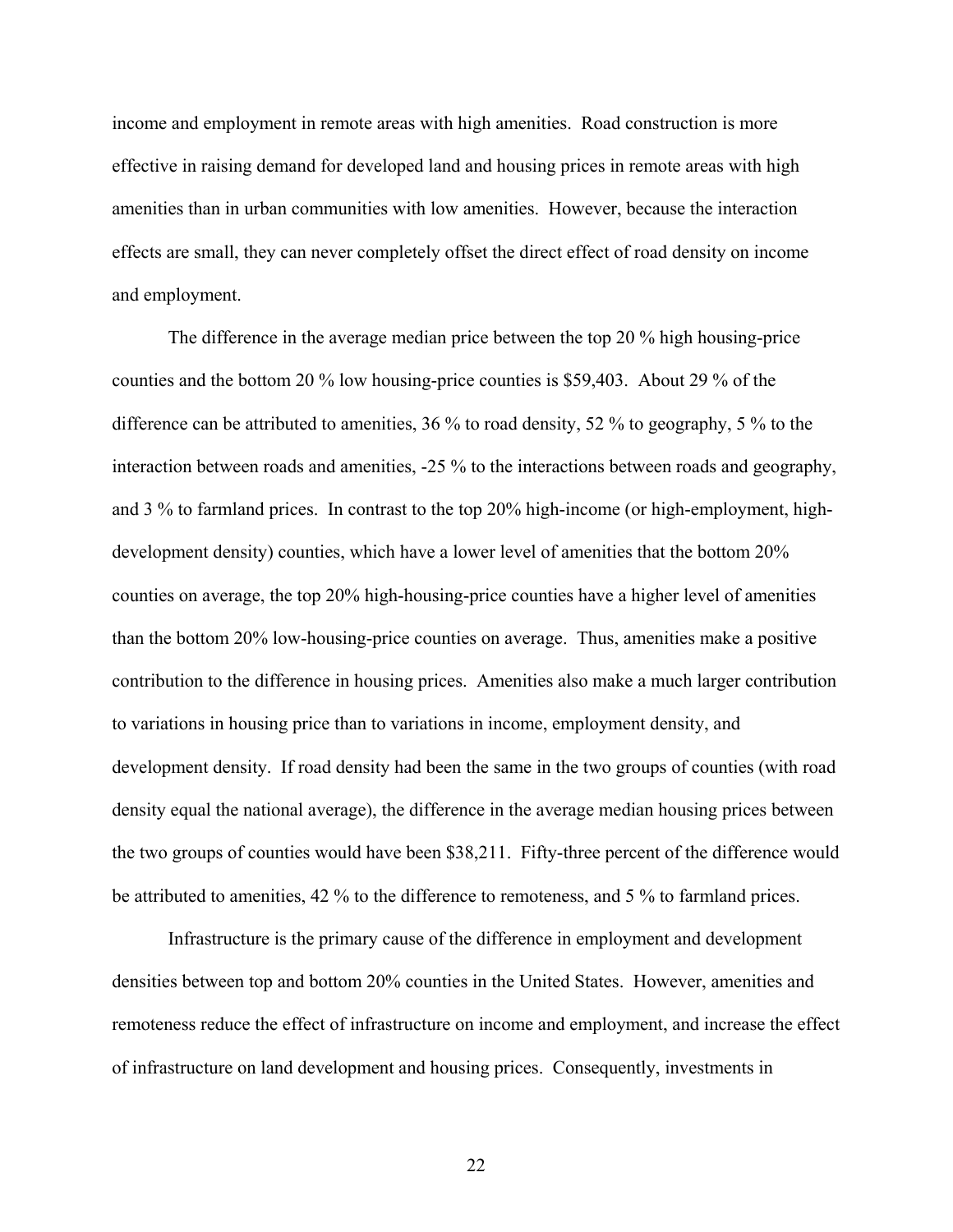infrastructure such as roads are more effective in promoting land development in rural communities with high amenities than in urban areas with low amenities. However, those investments are less effective in raising income and employment in rural communities with high amenities than in urban areas with low amenities.

#### **VI. Summary and Conclusions**

This article evaluates the contributions of amenities, infrastructure, and economic geography to spatial inequalities in economic development across counties in the United States. A theoretical model is developed to analyze the interaction between location decisions of firms and households as they are affected by amenities, accumulated capital, and economic geography. An empirical model is then estimated to quantify the contribution of these factors to spatial variations in economic development across counties in the United States.

 Results show that amenities, infrastructure and economic geography all affect the level of income, employment, housing prices, and land development; however, infrastructure is the primary cause of the difference in income, employment, and development density (percent of land developed) between the top and bottom 20% counties in the United States. These apparent counter intuitive results arise because the differences in amenities and location advantages between the two groups of counties are small on average. Investments in infrastructure and amenity enhancements lead to more jobs, higher income, higher housing prices, and more land development; but they are not equally effective everywhere. In rural areas with higher amenities, improving infrastructure is more effective in promoting land development than in raising income and employment. Amenities contribute more to spatial variations in housing prices than in income, employment, and development density. About 30% of the difference in median housing prices between the top 20% high housing-price counties and the bottom 20% low housing-price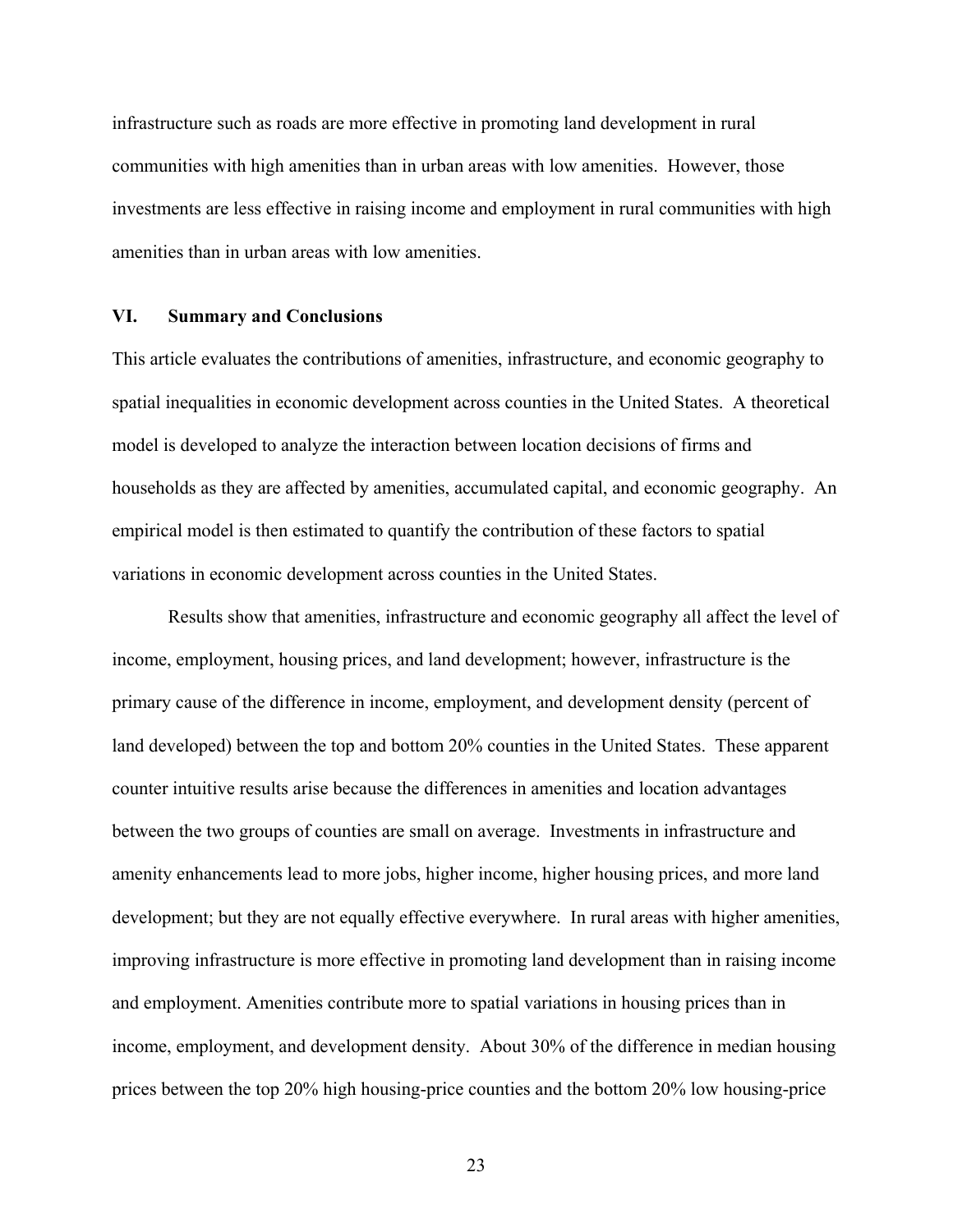counties can be directly attributed to amenities. Amenities also play an important role in determining the level of income, employment and development density. They could make a 40% difference in income between two counties with the average level infrastructure and remoteness.

 Although both the theoretical and empirical models omit any direct representation of public policies, they have implications for the design of policies to promote economic development in distressed communities. Most of the bottom 20 % low income counties are located in remote rural areas. Although those counties have a slightly higher level of natural amenity on average than the top 20% high-income counties, they generally have a much lower level of infrastructure. Investments in infrastructure in rural communities will contribute to economic development in those areas. However, these investments are more effective in promoting land development than in raising income and employment. In addition, infrastructure investments are less effective in raising income and employment in rural communities than in urban areas.

 This study shows that infrastructure is the primary cause of spatial variations in economic development across counties in the United States. Although the methods developed in this study can be applied to geographic units smaller than counties, data are unavailable at the sub-county level for the United States. However, we anticipate that infrastructure may play even a greater role in determining intra-county variations in economic development because differences in amenities and remoteness are likely to be smaller within a county than across counties. A more comprehensive study would include a direct representation of development policies and take into account socio-demographic characteristics of communities.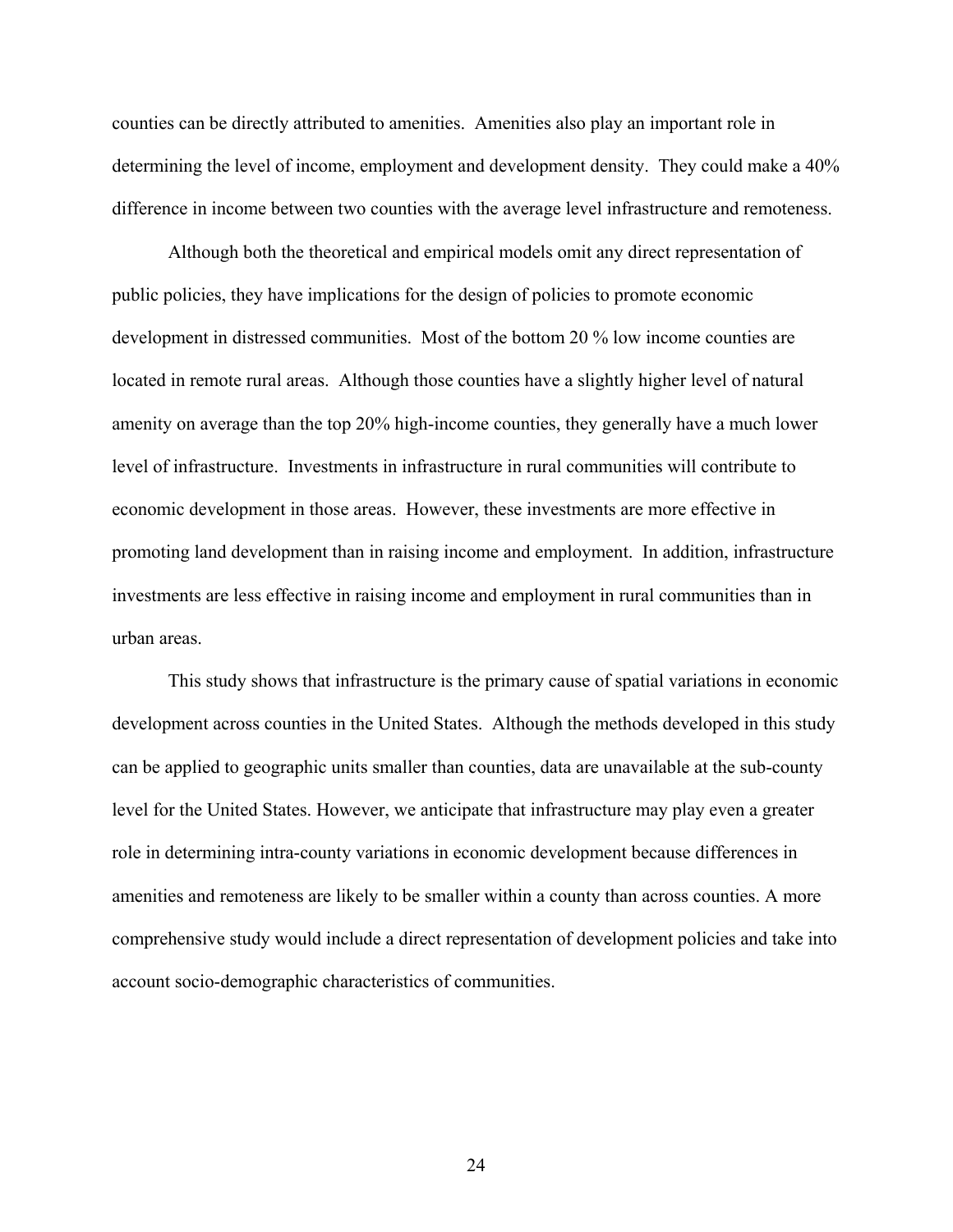#### **References**

- Brueckner, J. K., T. Jacques-Francois, Y. Zenou. 1999. "Why Is Central Paris Rich and Downtown Detroit Poor? An Amenity-Based Theory," *Europ. Econ. Rev.* 43 (January): 91-107.
- Castle, E. N. 1995. *The Changing American Countryside: Rural People and Places.* Lawrence, Kansas: The University Press of Kansas.
- Deller, S. C., T.-H. Tsai, D. W. Marcouiller, and D. B. K. English. 2001. "The Role of Amenities and Quality of Life in Rural Economic Growth." *Amer. J. Agr. Econ.* 83 (May): 352-365.
- Fujita, M., P. Krugman, and A. J. Venables. 1999. *Spatial Economy; Cities, Regions, and International Trade,* Cambridge, MA: MIT Press.
- Gallup, J. L., and J. Sachs. 1999. "Geography and Economic Development," in B. Plseskovic and J.E. Stiglitz (eds) *Annual Bank Conference on Development Economics 1998*. Washington DC: World Bank.
- Giannias, D. A., and P. G. Liargovas. 2002. "Firm and Household Mobility in the presence of variations in Regional Characteristics." *Reg. Sci.* 36(June): 299-313.
- Gottlieb, P. D. 1994. "Amenities as an Economic Development Tool: Is there Enough Evidence?" *Econ. Develop. Quart.* 8: 270-85.
- Halstead, J. M., and S. C. Deller. 1997. "Public Infrastructure in Economic Development and Growth: Evidence from Rural Manufacturers." *J. Comm. Develop. Society* 28: 149-69.
- Henderson, J. V., Z. Shalizi, and A. J. Venables. 2001. "Geography and Development." *Journal of Economic Geography* 1 (January): 81-105.
- Irwin, E. G., N. E. Bockstael. 2002. "Interacting Agents, Spatial Externalities, and the Evolution of Residential Land Use Patterns." *J. Econ. Geog.* 2 (January): 31-54.
- Krugman, P. 1991. "Increasing Returns and Economic Geography," *J.P.E.* 99 (June): 438-99.
- Lubowski, R. N., A. J. Plantinga, and R. N. Stavins, 2003, Determinants of land-use change in the United States, 1982-97: results from a national-level econometric and simulation analysis, Working paper, Economic Research Search, U.S. Department of Agriculture.
- McGranahan, D. 1999. "Natural Amenities Drive Rural Population Change," Agricultural Economic Report No. 781, Economic Research Search, U.S. Department of Agriculture.
- National Research Council. 2001. *Frontier in Agricultural Research*. Washington DC: The National Academies Press.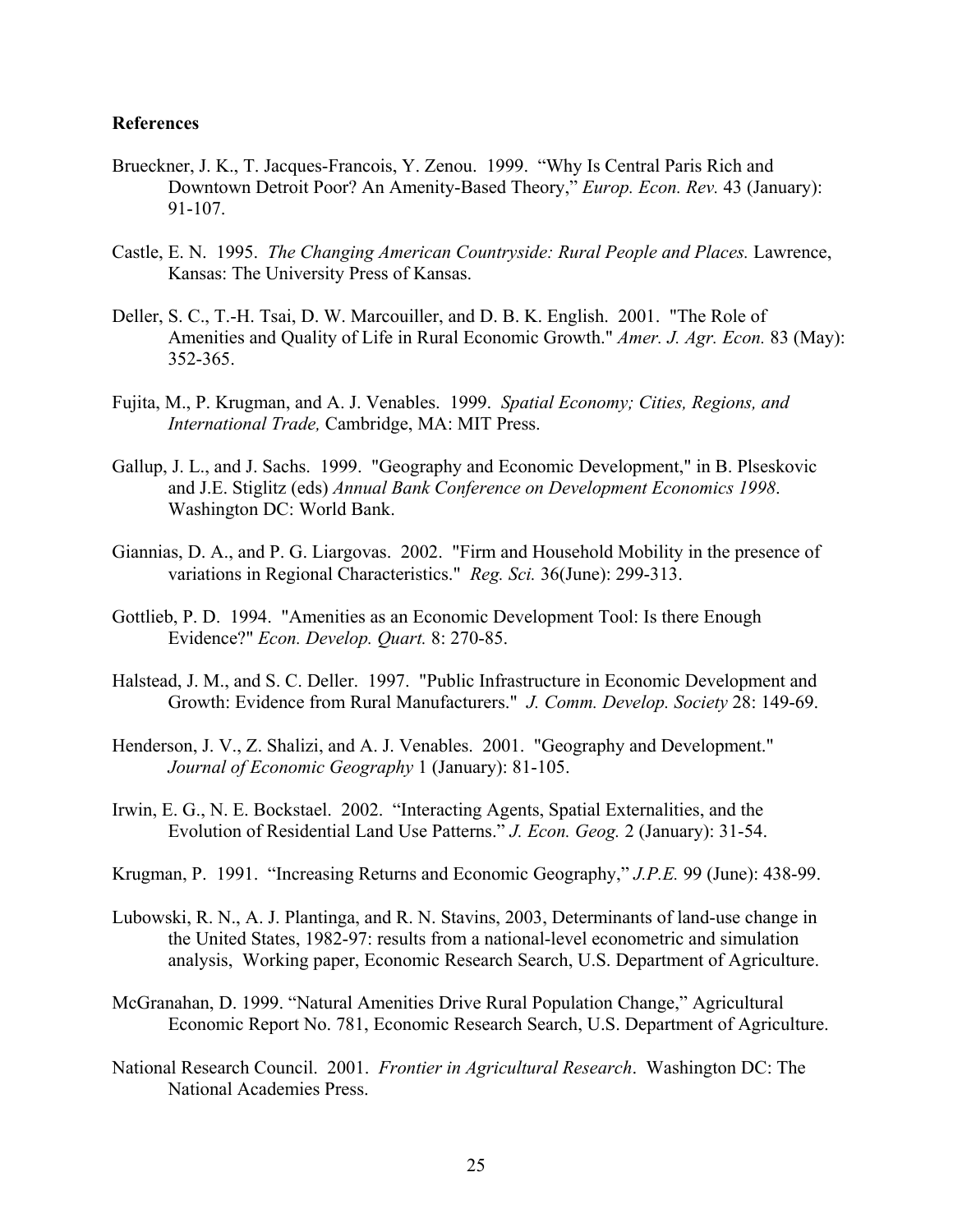- Rappaport, J. and J. D. Sachs. 2002. "The U.S. as a Coastal Nation." RWP 01-11, Research Division, Federal Reserve Bank of Kansas City.
- Redding, S. J., and A. J. Venables. 2000. "Economic Geography and International Inequality." Discussion Paper, Center for Economic Policy, London.
- Roback, J. 1982. "Wages, Rents, and the Quality of Life." *J.P.E..* 90(December): 1257-78.
- Romer, P. 1996. "Why, Indeed, in America? Theory, History, and the Origins of Modern Economic Growth." *A.E.R.* 86(May): 202-207.
- Rudzitis, G. 1999. "Amenities Increasingly Drew People to the Rural West." *Rural Develop. Persp.* 14 (January): 23-28.
- U.S. Department of Agriculture, Economic Research Service. 2003. "Measuring Rurality," http://www.ers.usda.gov/briefing/rurality/ (Accessed March 2005).
- U.S. Department of Commerce, Census Bureau. 2000. "United States Census: Summary File (SF) 3" http://www.census.gov/Press-Release/www/2002/sumfile3.html (Accessed March 2005).
- U.S. Department of Commerce, Census Bureau. 2000. "County Business Patterns" http://www.census.gov/epcd/cbp/view/cbpview.html (Accessed March 2005).
- Wheaton, W. C. 1977. "Income and Urban Residence: An Analysis of Consumer Demand for Location." *A.E.R.* 67 (September): 620-31.
- Wu, J. 2001. "Environmental Amenities and the Spatial Patterns of Urban Sprawl," *Amer. J. Agr. Econ.* 83(August): 691-697.
- Wu, J. 2002. "Amenities, Sprawls, and the Economic Landscape." Paper presented in the Land Markets and Regulation Seminar, Lincoln Institute of Land Policy, Cambridge, MA. July 10-12.
- Wu, J., R. Adams, A. J. Plantinga. 2004. "Amenities in an Urban Equilibrium Model: Residential Development in Portland, Oregon." *Land Econ.* 80(February): 19-32.
- Wu, J., and A. J. Plantinga. 2003. "The Influence of Public Open Space Policies on Urban Spatial Structure." *J. Environ. Econ. Manage.* 46(September): 288-309.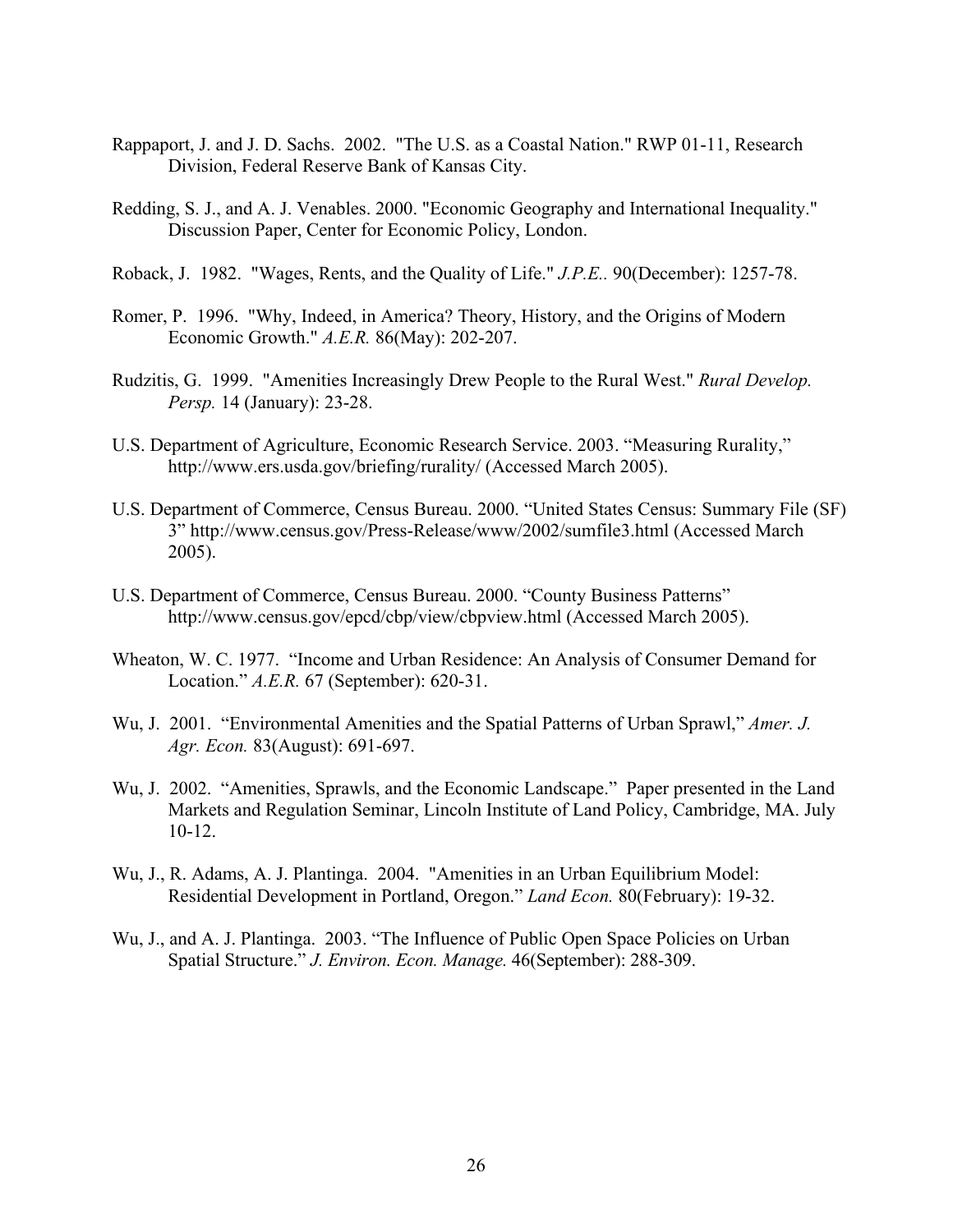| <b>Name of Variable</b>    | Unit                 | Mean   | <b>Standard</b><br><b>Deviation</b> | <b>Minimum</b> | <b>Maximum</b> |
|----------------------------|----------------------|--------|-------------------------------------|----------------|----------------|
|                            |                      |        |                                     |                |                |
| <b>Employment density</b>  | Number/Acre          | 77.77  | 169.91                              | 0.15           | 3896.06        |
| Median income              | \$                   | 36254  | 8434                                | 17062          | 91210          |
| Development density        | Acre/Acre            | 0.1055 | 0.1639                              | 0.0001         | 1.0000         |
| Housing price              | \$                   | 64494  | 42583                               | 9999           | 639700         |
| Amenities                  | Index                | 0.3456 | 0.1206                              | 0.0006         | 1.0000         |
| Recreation                 | Index                | 0.6323 | 0.4944                              | 0.0065         | 4.5444         |
| Water                      | Index                | 0.6162 | 0.9623                              | 0.0019         | 10.1759        |
| Climate                    | Index                | 2.2550 | 0.9592                              | 0.0003         | 4.5859         |
| Road density               | Miles/Acre           | 2.8145 | 1.4858                              | 0.2607         | 20.8504        |
| Human capital              | Share of BS          | 0.0964 | 0.0411                              | 0.0278         | 0.3356         |
|                            | degree holders       |        |                                     |                |                |
| Establishment density      | Number/Acre          | 0.8524 | 1.1694                              | 0.0001         | 17.2336        |
| Farmland price             | 1000\$/acre          | 1.57   | 2.18                                | 0.087          | 80.85          |
| Construction wages         | $\frac{\sqrt{2}}{2}$ | 5601   | 1702                                | 500            | 34950          |
| Urban influence code (UIC) | Index                | 5.353  | 3.351                               | 1.0000         | 12.0000        |

# **Table 1: Descriptive Statistics of U.S. County Data (2635 Counties)**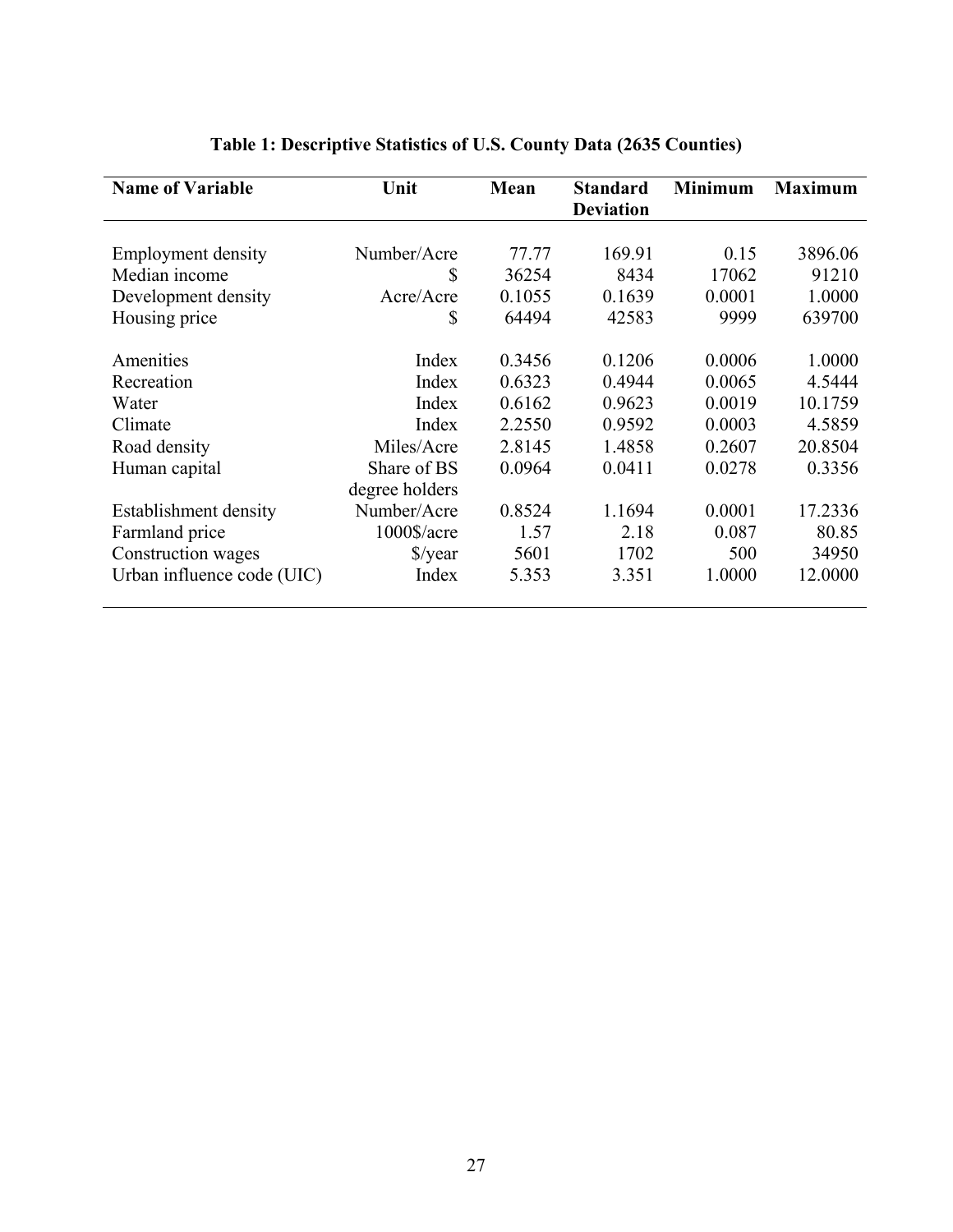|                                                          |                   | Model 1 (Base) |                   |          | Model 3, with firm<br>density |          | Model 4, with<br>climate/water/recreation |          |
|----------------------------------------------------------|-------------------|----------------|-------------------|----------|-------------------------------|----------|-------------------------------------------|----------|
|                                                          |                   |                | Model 2, Log-log  |          |                               |          |                                           |          |
|                                                          | Parameter t value |                | Parameter t value |          | Parameter t value             |          | Parameter                                 | t value  |
| <b>Labor Supply (Employment/Total Area)</b>              |                   |                |                   |          |                               |          |                                           |          |
| Intercept                                                | $-659.175$        | $-8.10$        | $-78.962$         | $-14.37$ | $-689.351$                    | $-8.48$  | $-732.714$                                | $-17.19$ |
| Income                                                   | 0.020             | 8.17           | 8.043             | 10.65    | 0.021                         | 8.54     | 0.023                                     | 15.10    |
| Housing price                                            | $-0.001$          | $-1.78$        | $-0.128$          | $-0.57$  | $-0.001$                      | $-2.15$  | $-0.004$                                  | $-9.57$  |
| Amenities                                                | 175.373           | 2.26           | 0.440             | 2.81     | 206.011                       | 2.66     |                                           |          |
| Climate                                                  |                   |                |                   |          |                               |          | 36.055                                    | 9.22     |
| Recreation                                               |                   |                |                   |          |                               |          | 180.785                                   | 18.51    |
| Water                                                    |                   |                |                   |          |                               |          | 18.916                                    | 4.06     |
| <b>Labor Demand (Employment/Total Area)</b>              |                   |                |                   |          |                               |          |                                           |          |
| Intercept                                                | $-275.311$        | $-8.70$        | $-6.574$          | $-3.40$  | $-306.252$                    | $-9.53$  | 84.837                                    | 2.23     |
| Income                                                   | $-0.011$          | $-9.52$        | $-0.565$          | $-2.64$  | $-0.011$                      | $-9.53$  | $-0.021$                                  | $-14.74$ |
| Housing price                                            | $-0.002$          | $-8.53$        | 1.082             | 21.24    | $-0.002$                      | $-9.25$  | $-0.001$                                  | $-3.34$  |
| Human capital                                            | 77.980            | 37.08          | 1.462             | 15.61    | 86.192                        | 41.63    | 69.837                                    | 23.87    |
| Road density                                             | 53.117            | 36.40          | 1.292             | 58.23    | 51.636                        | 37.71    | 80.097                                    | 37.38    |
| <b>UIC</b>                                               | $-4.455$          | $-4.52$        | $-0.042$          | $-7.25$  | $-5.959$                      | $-6.30$  | $-13.334$                                 | $-9.41$  |
| Establishment density                                    |                   |                |                   |          | $-17.815$                     | $-10.91$ |                                           |          |
| <b>Developed Area Supply (Developed Area/Total Area)</b> |                   |                |                   |          |                               |          |                                           |          |
| Intercept                                                | $-0.144700$       | $-11.70$       | $-16.544$         | $-24.02$ | $-0.143570$                   | $-11.32$ | $-0.213170$                               | $-14.46$ |
| Housing price                                            | 0.000002          | 14.39          | 1.503             | 18.06    | 0.000002                      | 14.30    | 0.000002                                  | 14.10    |
| Road density                                             | 0.058644          | 30.77          | 1.309             | 28.67    | 0.058451                      | 30.71    | 0.067036                                  | 33.41    |
| <b>UIC</b>                                               | $-0.002870$       | $-3.02$        | $-0.541$          | $-10.03$ | $-0.002920$                   | $-3.07$  | 0.001359                                  | 1.28     |
| Farmland price                                           | $-0.005000$       | $-3.98$        | $-26.000$         | $-3.20$  | $-0.005000$                   | $-3.74$  | $-0.005000$                               | $-3.38$  |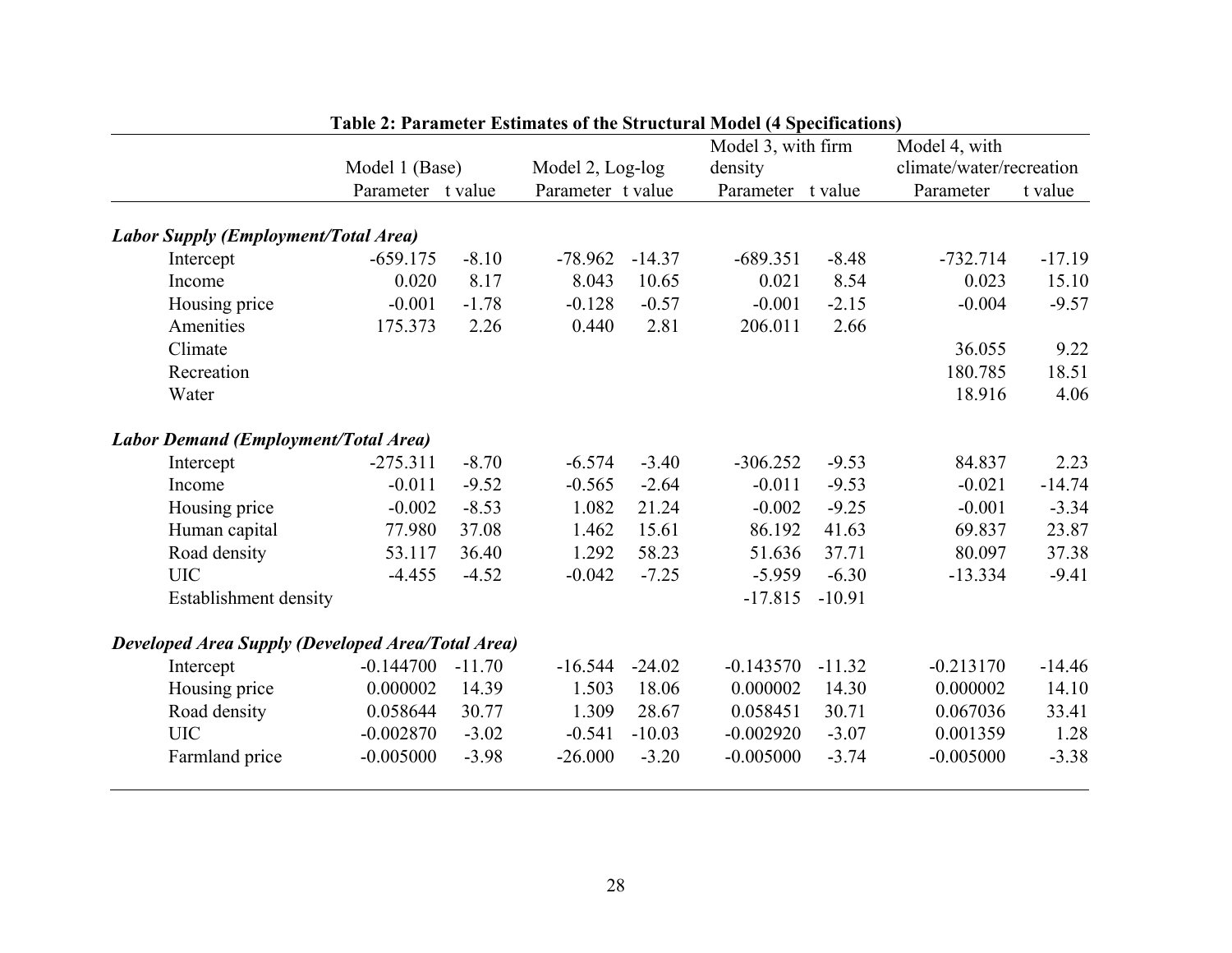|                                                          |                |         |                   |          | Model 3, with firm |         | Model 4, with            |         |
|----------------------------------------------------------|----------------|---------|-------------------|----------|--------------------|---------|--------------------------|---------|
|                                                          | Model 1 (Base) |         | Model 2, Log-log  |          | density            |         | climate/water/recreation |         |
|                                                          | Parameter      | t value | Parameter t value |          | Parameter t value  |         | Parameter                | t value |
| <b>Developed Area Demand (Developed Area/Total Area)</b> |                |         |                   |          |                    |         |                          |         |
| Intercept                                                | $-0.759570$    | $-7.22$ | $-146.370$        | $-4.17$  | $-0.919030$        | $-9.18$ | $-1.193070 - 16.88$      |         |
| Income                                                   | 0.000014       | 4.37    | 16.258            | 3.74     | 0.000018           | 5.82    | 0.000026                 | 11.23   |
| Housing price                                            | $-0.000004$    | $-6.96$ | $-2.443$          | $-2.78$  | $-0.000005$        | $-8.69$ | $-0.000005 -11.34$       |         |
| Amenities                                                | 0.342064       | 3.64    | 1.463             | 2.15     | 0.523670           | 5.67    |                          |         |
| Human capital                                            | 0.053225       | 13.27   | 1.128             | 2.74     | 0.054804           | 14.44   | 0.040365                 | 11.94   |
| Road density                                             | $-0.019060$    | $-2.98$ | $-1.763$          | $-4.47$  | $-0.014500$        | $-2.45$ | $-0.000150$              | $-0.05$ |
| <b>UIC</b>                                               | $-0.022230$    | $-7.79$ | $-0.041$          | $-1.71$  | $-0.021310$        | $-7.99$ | 0.004838                 | 2.79    |
| Amenities × Road density                                 | 0.026261       | 1.72    | $-0.031$          | $-0.16$  | 0.018294           | 1.28    |                          |         |
| $UIC \times Road$ density                                | 0.008947       | 8.90    | 0.136             | 2.31     | 0.008968           | 9.62    |                          |         |
| <b>Establishment density</b>                             |                |         |                   |          | 0.006891           | 2.84    |                          |         |
| Climate                                                  |                |         |                   |          |                    |         | 0.082798                 | 14.70   |
| Recreation                                               |                |         |                   |          |                    |         | 0.059138                 | 3.57    |
| Water                                                    |                |         |                   |          |                    |         | 0.030800                 | 6.66    |
| Road density × Recreation                                |                |         |                   |          |                    |         | 0.001448                 | 0.88    |
| <b>UIC</b> ×Recreation                                   |                |         |                   |          |                    |         | 0.006959                 | 2.95    |
| <b>Human Capital Supply (Share of BS/BA holders)</b>     |                |         |                   |          |                    |         |                          |         |
| Intercept                                                | $-3.02199$     | $-3.02$ | $-12.72870$       | $-12.03$ | $-0.35135$         | $-0.36$ | 4.29939                  | 6.39    |
| Income                                                   | 0.00029        | 9.19    | 1.64366           | 11.34    | 0.00021            | 6.79    | 0.00009                  | 3.76    |
| Housing price                                            | 0.00001        | 1.43    | $-0.18799$        | $-4.39$  | 0.00003            | 4.12    | 0.00004                  | 7.55    |
| Amenities                                                | 4.30971        | 4.84    | 0.23176           | 7.84     | 1.59852            | 1.84    |                          |         |
| Climate                                                  |                |         |                   |          |                    |         | $-0.55934$               | $-9.27$ |
| Recreation                                               |                |         |                   |          |                    |         | 0.94752                  | 6.34    |
| Water                                                    |                |         |                   |          |                    |         | $-0.15801$               | $-2.61$ |
| System Weighted R-square                                 | 0.44           |         | 0.58              |          | 0.43               |         | 0.47                     |         |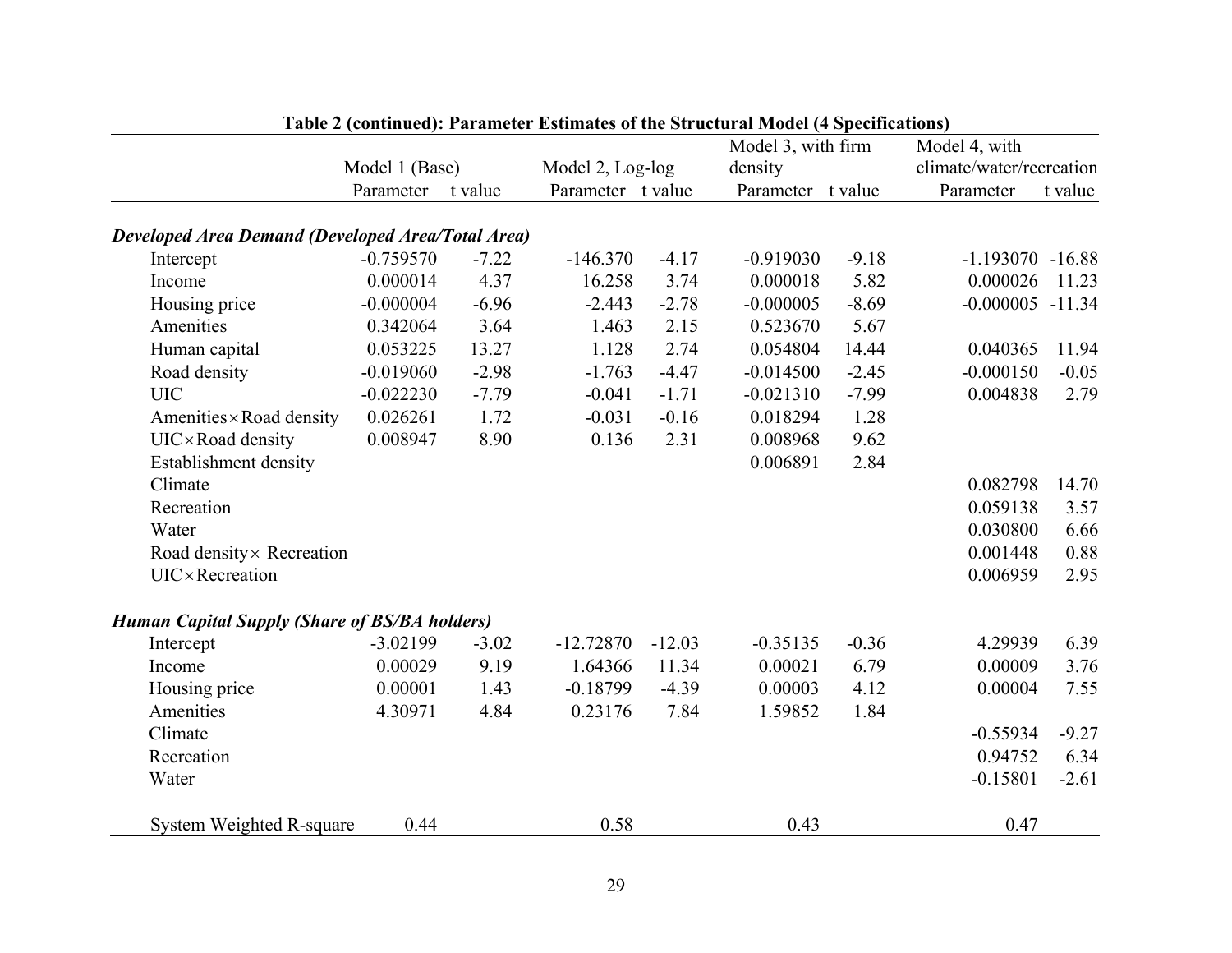|                                 |           | Supply of |           |           | Supply of Demand for |
|---------------------------------|-----------|-----------|-----------|-----------|----------------------|
|                                 | Supply of | Human     | Demand    | Developed | Developed            |
|                                 | Labor     | Capital   | for Labor | Land      | Land                 |
| Income                          | 9.50      | 1.09      | $-5.18$   |           | 4.81                 |
| Housing price                   | $-0.82$   | 0.07      | $-1.56$   | 1.03      | $-2.43$              |
| Amenities                       | 0.78      | 0.15      |           |           | 1.12                 |
| Human capital                   |           |           | 9.67      |           | 4.86                 |
| Road density                    |           |           | 1.92      | 1.56      | $-0.51$              |
| <b>UIC</b>                      |           |           | $-0.31$   | $-0.15$   | $-1.13$              |
| Farmland price                  |           |           |           | $-0.08$   |                      |
| Amenities $\times$ Road density |           |           |           |           | 0.24                 |
| $UIC \times Road$ density       |           |           |           |           | 1.11                 |

## **Table 3. Estimates of Elasticities**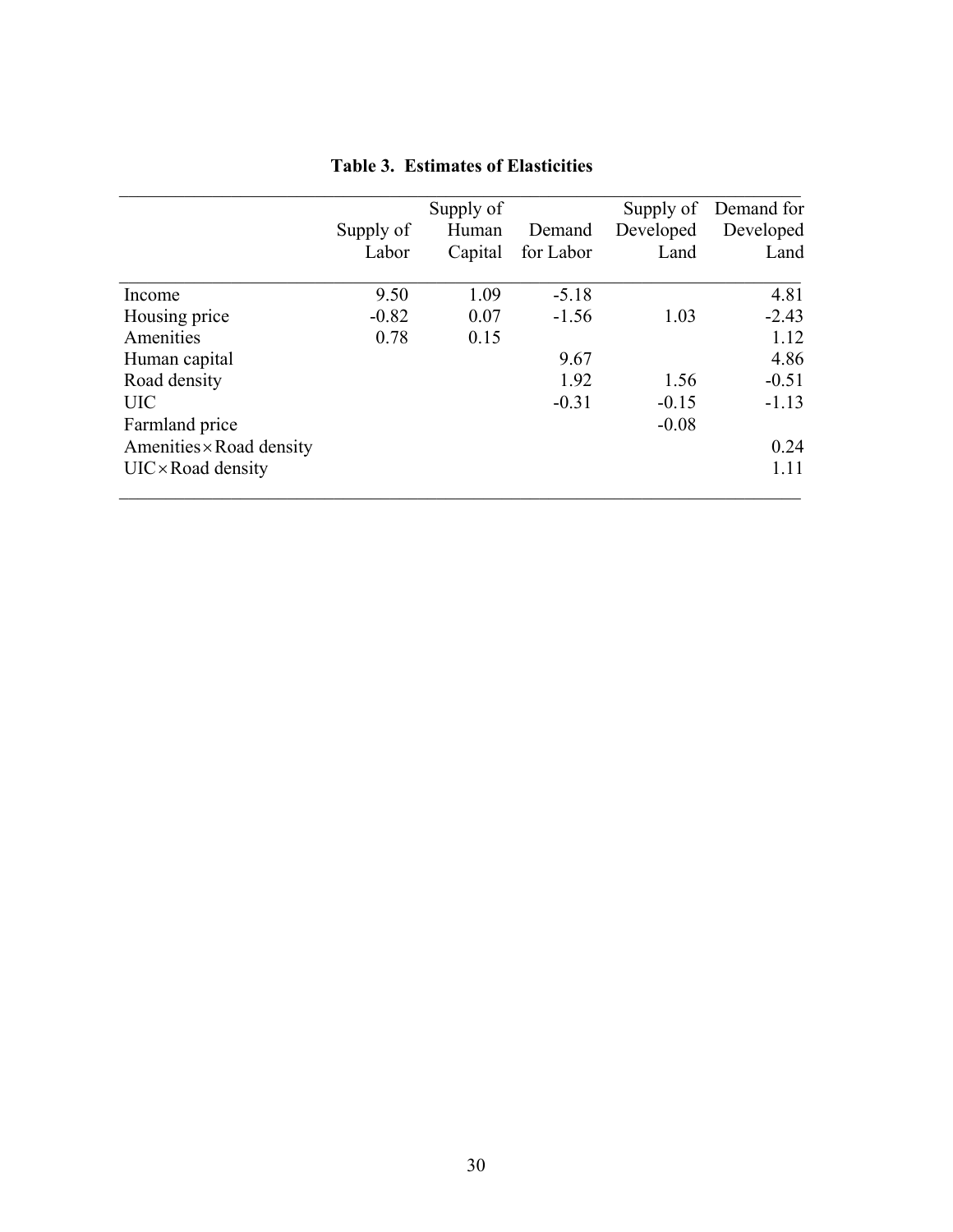|                                 | Income | Housing   |         | <b>Employment Development</b> | Human   |
|---------------------------------|--------|-----------|---------|-------------------------------|---------|
|                                 |        | Price     | Density | Density                       | Capital |
| Independent Variable            |        |           |         |                               |         |
| Intercept                       | 17,365 | $-50,605$ | $-255$  | $-0.23$                       | 1.51    |
| Amenities                       | 15,235 | 199,353   | 289     | 0.34                          | 10.69   |
| Road density                    | 5,714  | 17,915    | 99      | 0.09                          | 1.83    |
| <b>UIC</b>                      | $-413$ | $-6,159$  | $-2$    | $-0.01$                       | $-0.18$ |
| Farmland price                  | $-13$  | 949       | $-1$    | 0.003                         | $-0.01$ |
| Amenities $\times$ Road density | $-67$  | 4,726     | -6      | 0.01                          | 0.03    |
| $UIC \times Road$ density       | $-223$ | 1,610     | $-2$    | 0.003                         | 0.01    |

# **Table 4: Parameter Estimates of the Reduced Form Equations**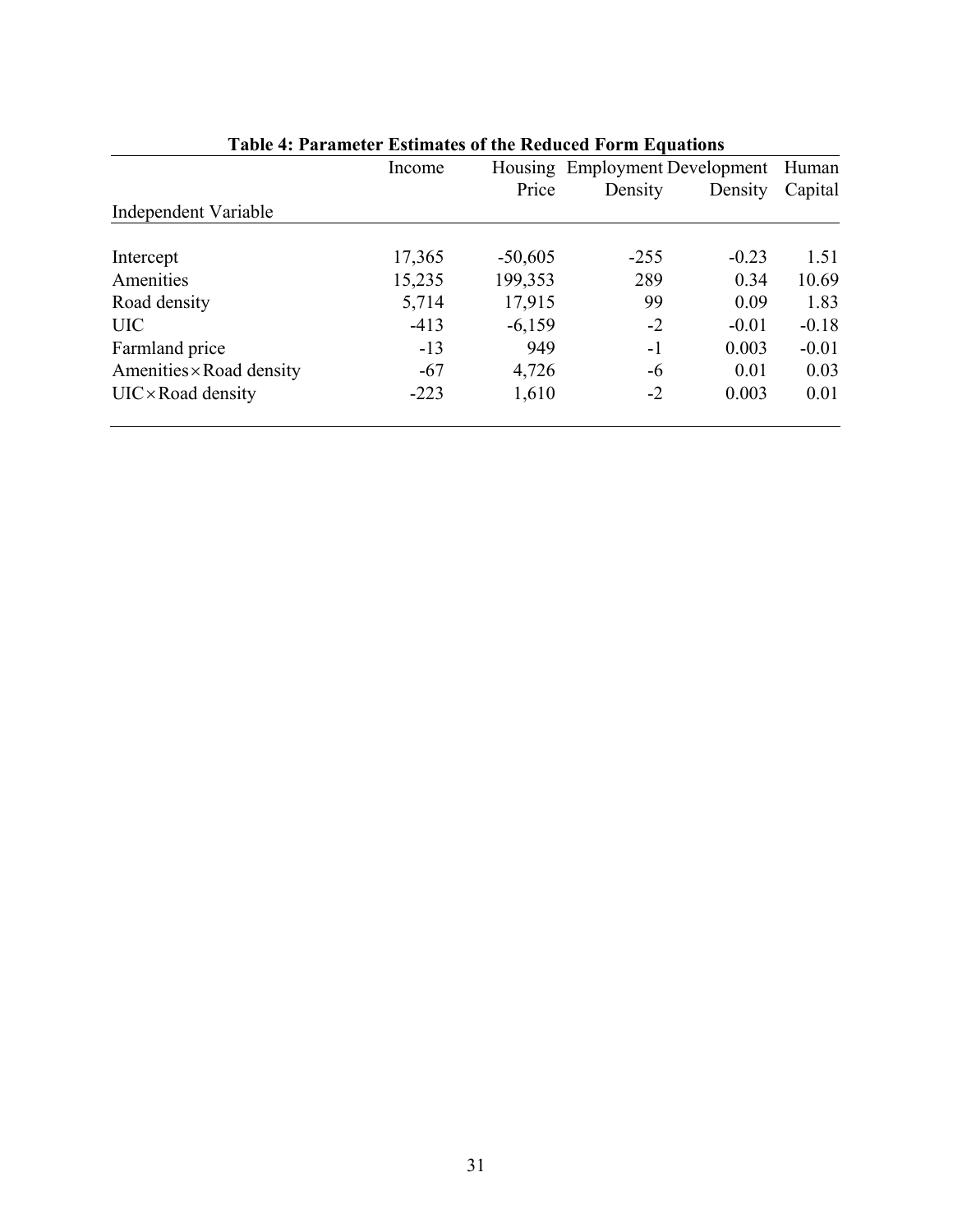|                    |                  |        |               |           | Employment    |       | Development       |         |
|--------------------|------------------|--------|---------------|-----------|---------------|-------|-------------------|---------|
|                    |                  | Income | Housing Price |           | Density       |       | Density (Share of |         |
|                    |                  | (\$)   |               | [S]       | (Person/Acre) |       | Land Developed)   |         |
|                    | Percent          | Value  | Percent       | Value     | Percent       | Value | Percent           | Value   |
| Difference         |                  | 12,364 |               | 59,403    |               | 311   |                   | 0.30    |
| Amenities          | $-3$             | $-381$ | 29            | 17,344    | $-2$          | -6    | $-2$              | $-0.01$ |
| Road density       | 74               | 9,126  | 36            | 21,192    | 97            | 302   | 81                | 0.25    |
| <b>UIC</b>         | 16               | 1,990  | 52            | 30,865    | 5             | 15    | 24                | 0.07    |
| Amenities $\times$ | $\boldsymbol{0}$ | $-30$  | 5             | 2,689     | $-2$          | $-7$  | 3                 | 0.01    |
| Road density       |                  |        |               |           |               |       |                   |         |
| $UIC \times$       | 14               | 1,685  | $-25$         | $-14,679$ | 3             | 9     | $-3$              | $-0.01$ |
| Road density       |                  |        |               |           |               |       |                   |         |
| Farmland           | $\overline{0}$   | $-25$  | 3             | 1,992     | $-1$          | $-3$  | $-2$              | $-0.01$ |
| prices             |                  |        |               |           |               |       |                   |         |

## **Table 5: The Contribution of Alternative Factors to Difference in Income, Housing Price, Employment Density, and Development Density between the Top and Bottom 20% of U.S. Counties**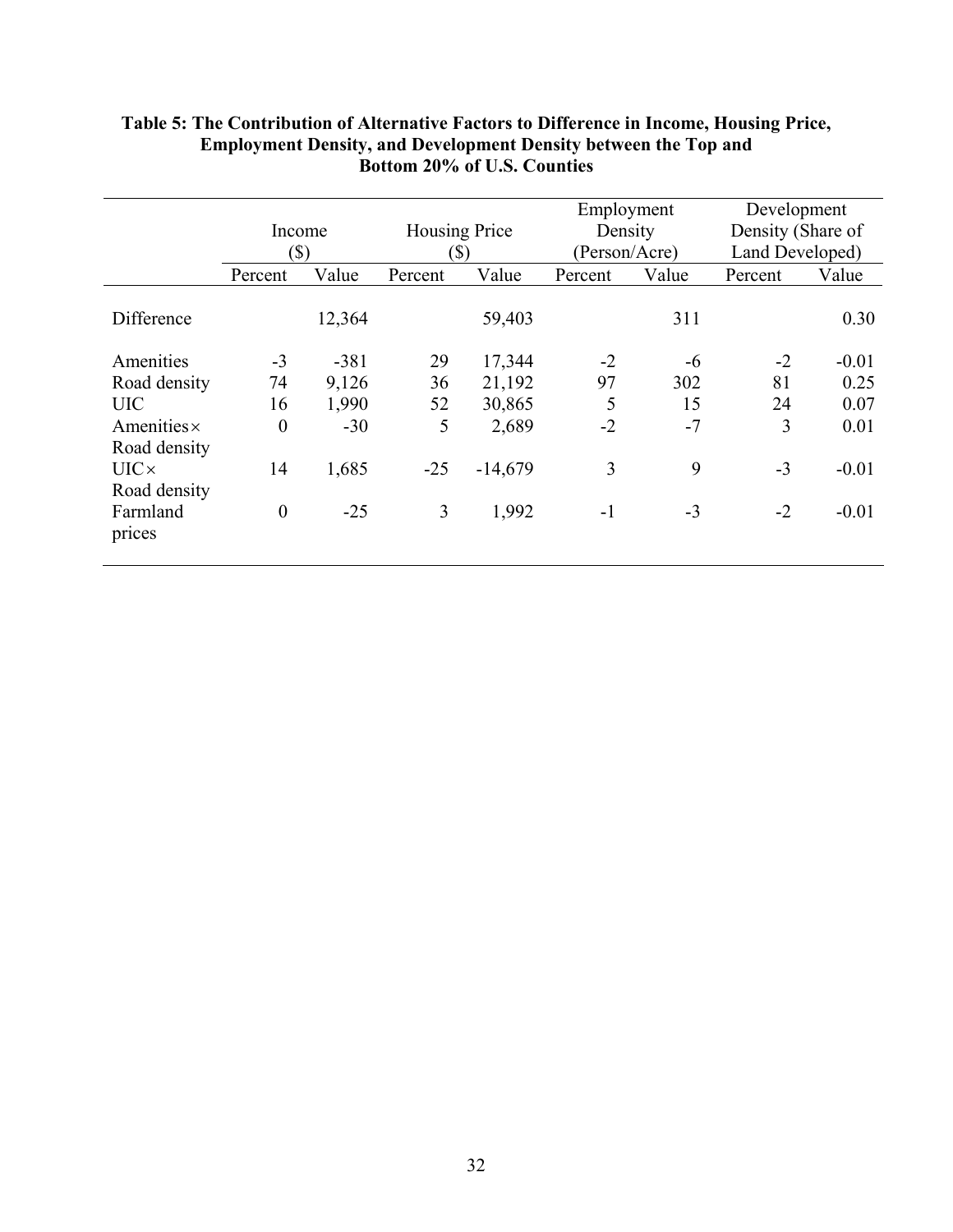

**Fig. 1. The ratio of median housing price to median household income across counties in the United States**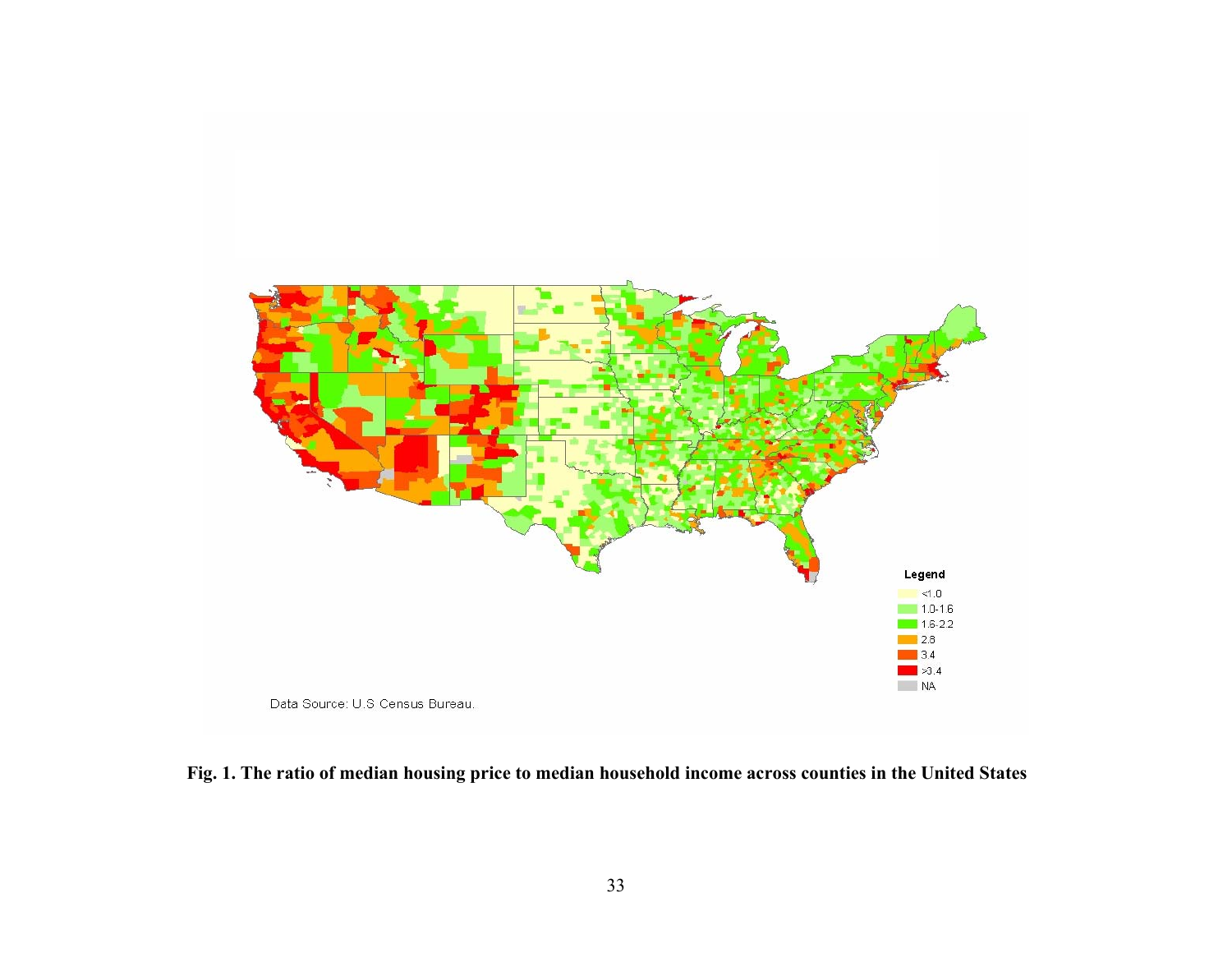

**Fig. 2. The equilibrium level of wage and housing price** 



**Fig. 3. The equilibrium level of wage and housing price in two counties with the same level of accumulated capital but different levels of amenities**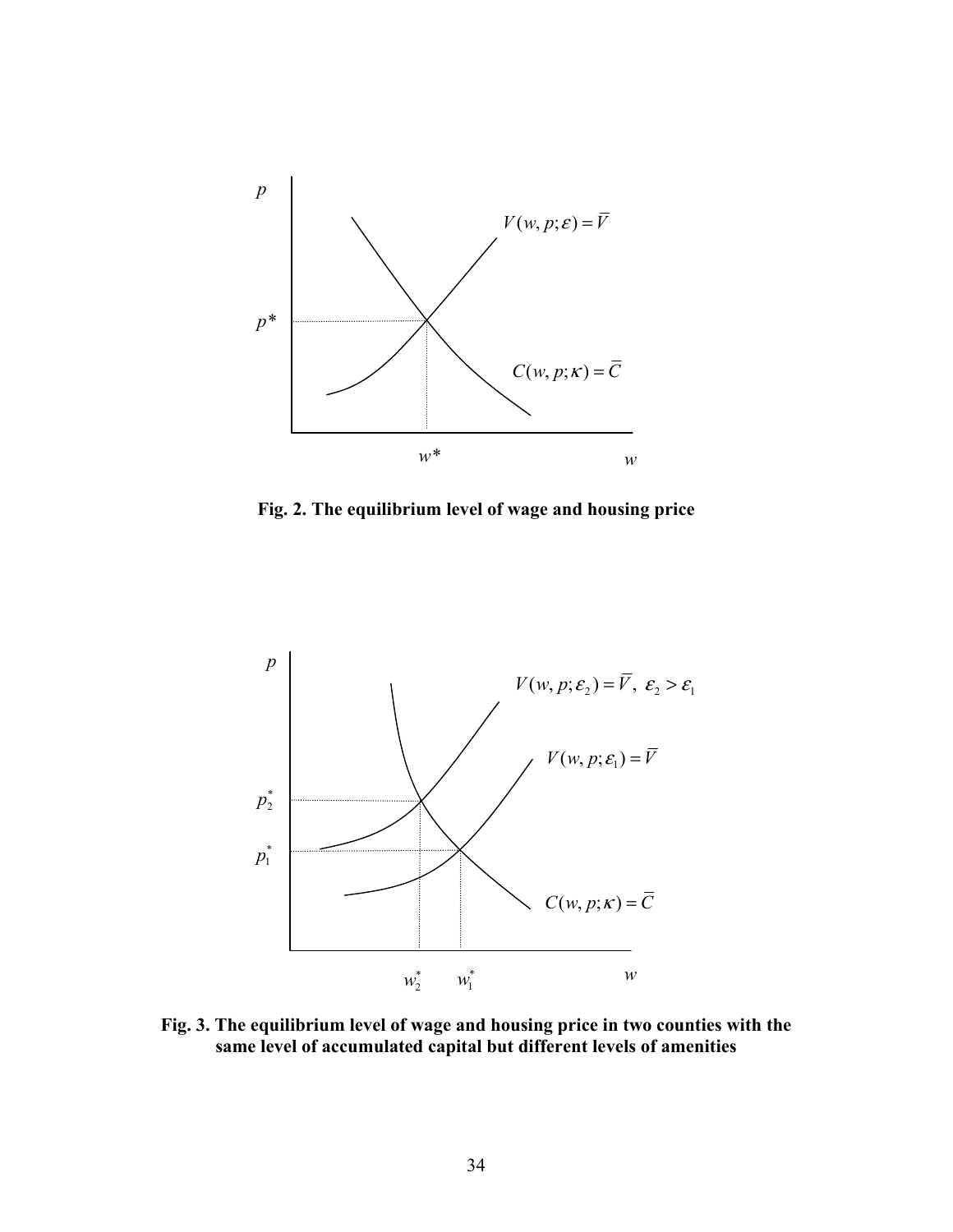

**Fig. 4. The equilibrium levels of income and housing prices in the presence of productive amenities (e.g., lack of severe snow storms)** 



**Fig. 5. The equilibrium level of wage and housing price in two counties with the same level of amenities but different levels of accumulated capital**